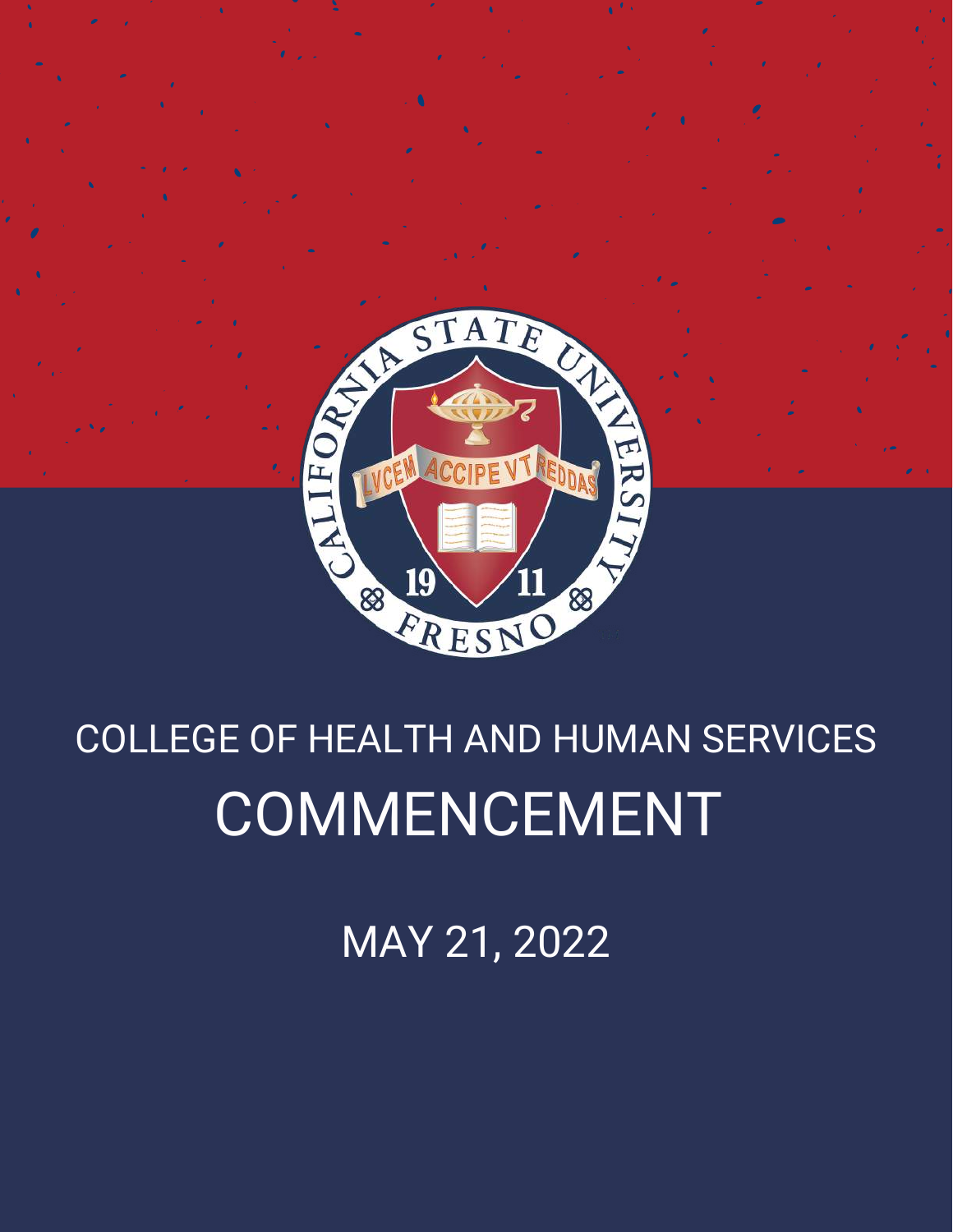# MESSAGE FROM THE DEAN



May 21, 2022

Dear Graduates,

You did it! You accomplished a remarkable achievement under very extraordinary times, and we are so excited to honor you all.

Today, we recognize over 1,100 graduates from each of our seven departments, who are receiving their bachelor's, master's and doctoral degrees.

You are our next generation of health and human service leaders, practitioners, educators, researchers, advocates and gamechangers.

Today, your academic journey surpasses another important milestone and it is with great fortitude and determination that you have made it to this moment.

As members of Fresno State's 111th graduating class, you are making history.

Today, you leave as valued alumni of Fresno State and with that in mind, I hope you stay connected with us. We rely on our alumni, like you, to pave the path for future generations of bulldogs.

I look forward to seeing each of you make a difference in our region and around the world.

Congratulations, class of 2022!

Sincerely,

Denise Meabert

Denise Seabert, Ph.D. Dean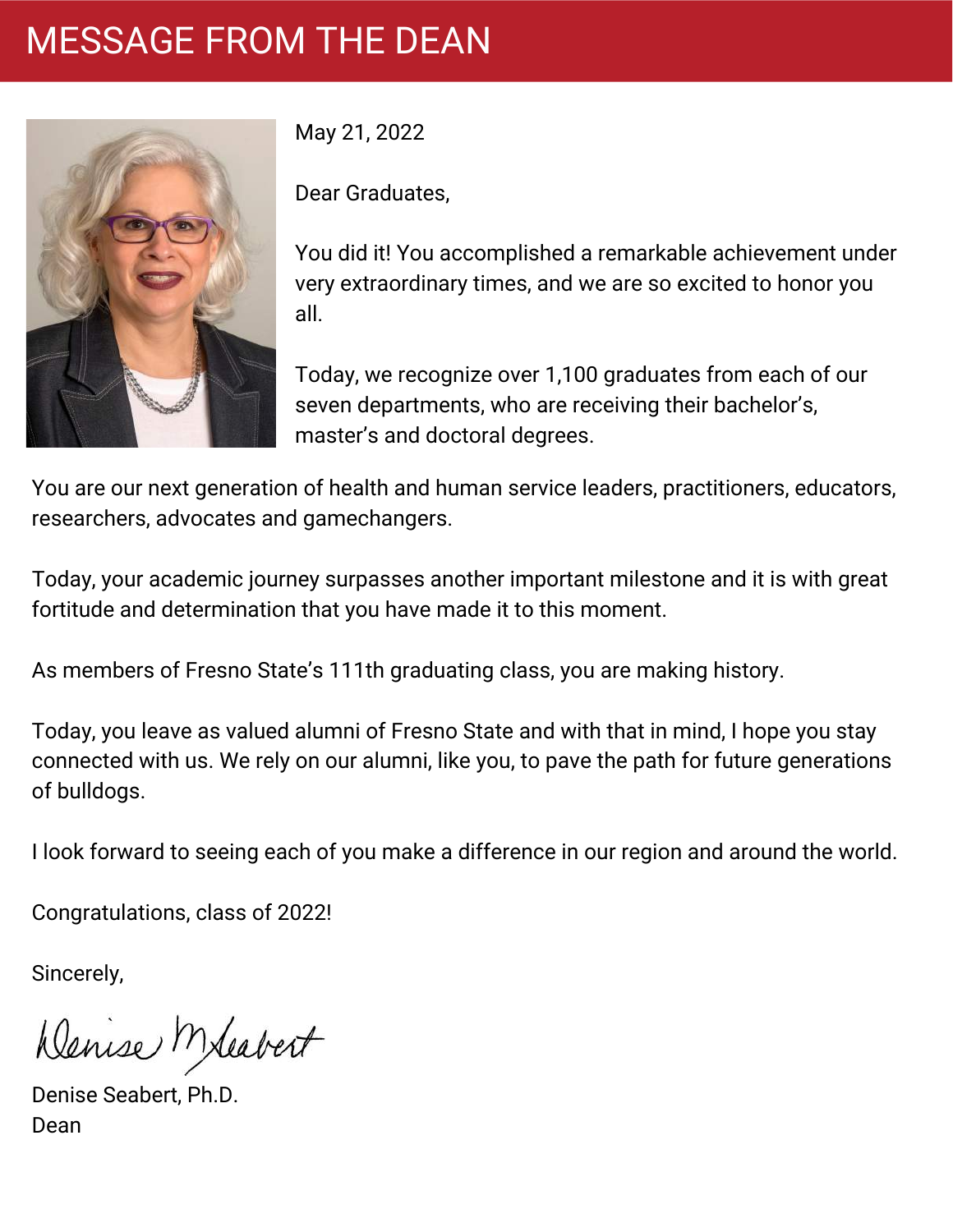# COMMENCEMENT PROGRAM

# **COLLEGE OF HEALTH AND HUMAN SERVICES** MAY 21, 2022 • 10:15 A.M. • SAVE MART CENTER

### **Processional**

Graduating Class and Faculty

### **Welcome**

Dr. Denise Seabert, Dean

# **Associated Students, Inc. Remarks**

D'Aungillique Jackson, ASI President

### **Dean's Address**

Dr. Denise Seabert, Dean

### **President's Address**

Dr. Saúl Jiménez-Sandoval, Fresno State President

### **Students of Distinction Recognition**

Dean's Medalists and Nominees, Project and Theses Recipients, Honors Program

### **Hooding Ceremony and Presentation of Graduating Class**

### **Conferral of Degrees**

President Jiménez-Sandoval and Dean Seabert

### **Closing Remarks**

Dr. Denise Seabert, Dean

# **Recessional**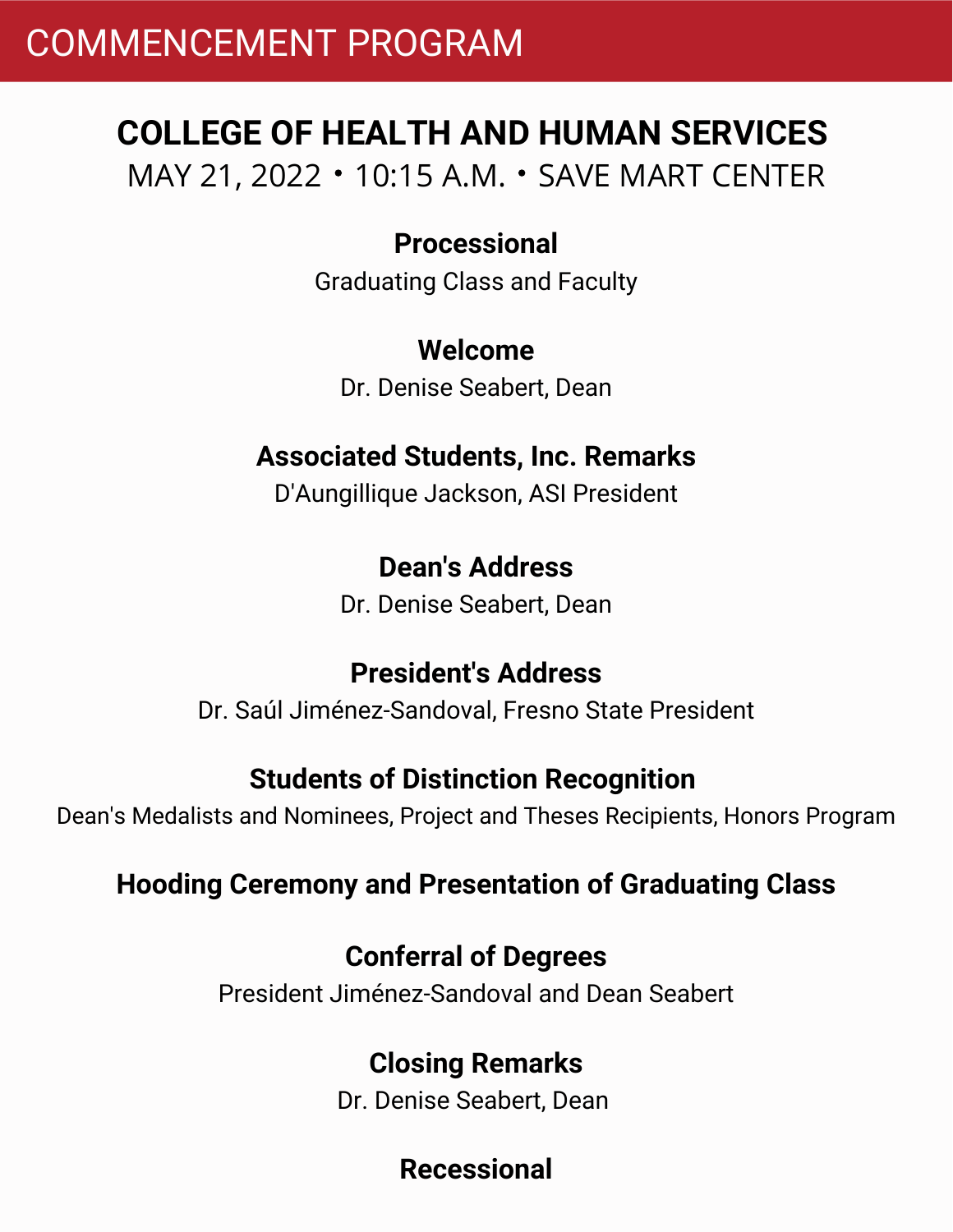# MESSAGE FROM THE PRESIDENT



May 21, 2022

Dear Graduates,

Congratulations! You are the members of the 111th graduating class of California State University, Fresno!

Throughout this year, you've manifested courage, strength, and true bold excellence! I applaud you for achieving this major milestone in your life. Fresno State is proud to have been part of your educational journey.

You are now part of Fresno State's legacy: With a Fresno State degree, doors of opportunity will open and you'll become an active participant in our community. A Fresno State degree empowers you to give back and elevate the quality of life of your family, neighbors, and friends.

When you look back, I know that you will view your time at Fresno State as one of personal and intellectual growth through hard work and persistence.

Congratulations to you and your family!

Please stay engaged with Fresno State. Wear Fresno State red and join me and our alumni in making the university the very best it can be!

Be Bold! Be Proud! Be a Bulldog for life!

Sincerely,

au

Saúl Jiménez-Sandoval, Ph.D. President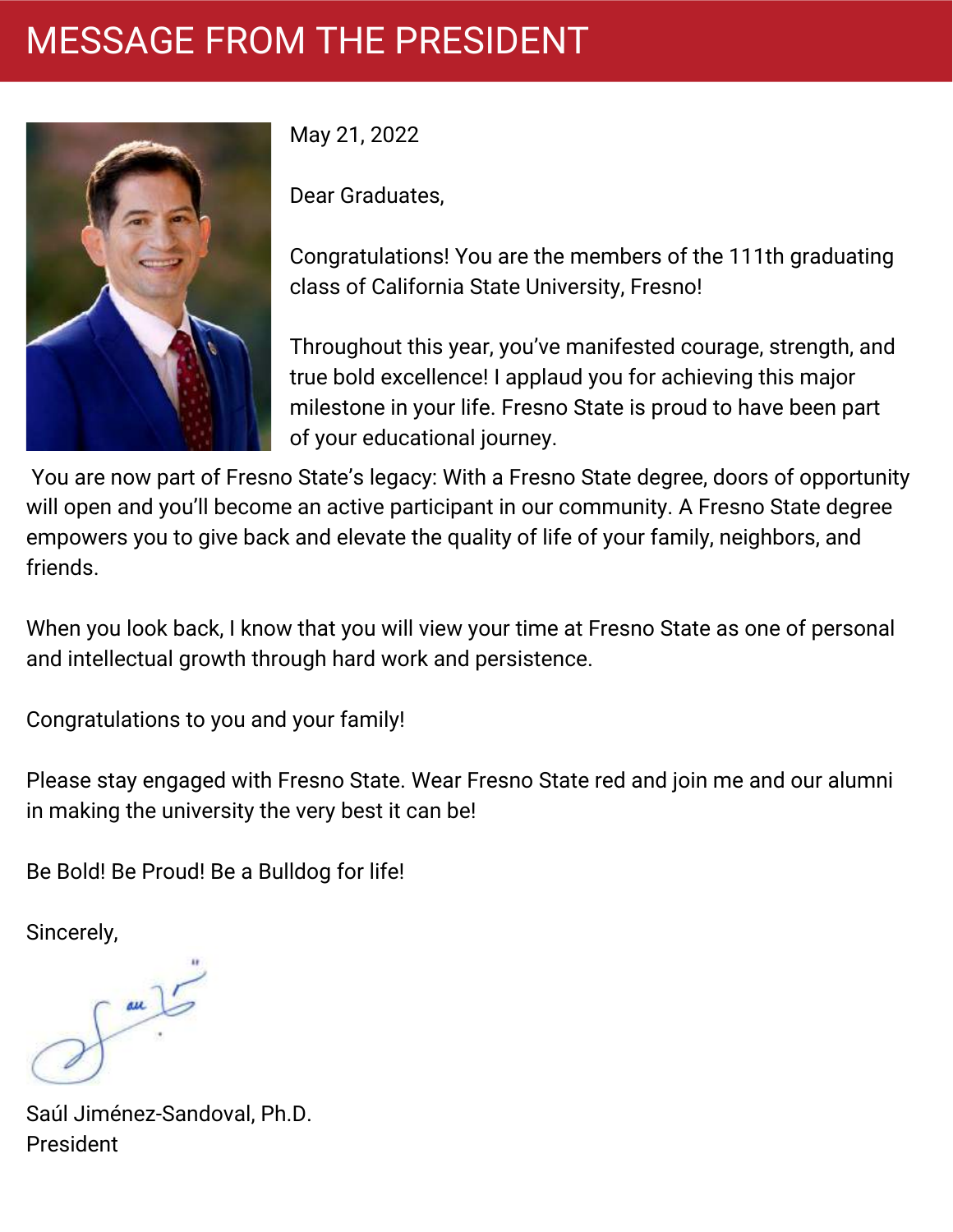# DEAN'S MEDALISTS



# **GRADUATE DEAN'S MEDALIST**

**Rebekah Weimer, M.A., Kinesiology - Sport Psychology** As a former student-athlete, Rebekah is committed to guiding athletes in mind, body and spirit. The 4.0 scholar plans to pursue her second master's degree in clinical rehabilitation and mental health counseling at Fresno State, with the goal of becoming a certified mental performance consultant.

# **UNDERGRADUATE DEAN'S MEDALIST**

**Karina Ortega, B.A., Social Work Education** A first-generation college graduate and daughter of Mexican immigrants, Karina strives to mentor and inspire future generations to pursue higher education. This fall, she will begin the Master of Social Work program at Fresno State, with the goal of becoming a school social worker and later, a licensed clinical social worker.



### **DEAN'S MEDALIST NOMINEES**

### **GRADUATE**

#### **Arthur Khatchatrian**

M.A., Communicative Sciences and Deaf Studies - Speech-Language Pathology

**Guadalupe Manzano** M.P.H., Master of Public Health

**Gabriel Yanez** M.S.W., Master of Social Work

### **UNDERGRADUATE**

#### **Jaclyn Aquino**

B.A., Communicative Sciences and Deaf Studies - Speech-Language Pathology

**Vassilios Dimitropoulous** B.S., Kinesiology - Exercise Science

**Dawn McFall Hagopian** B.S. Health Science - Community Health

**Rebekah Moses, B.S., Health Science - Health Administration** Undergraduate Dean's Medalist, Division of Student Affairs and Enrollment Management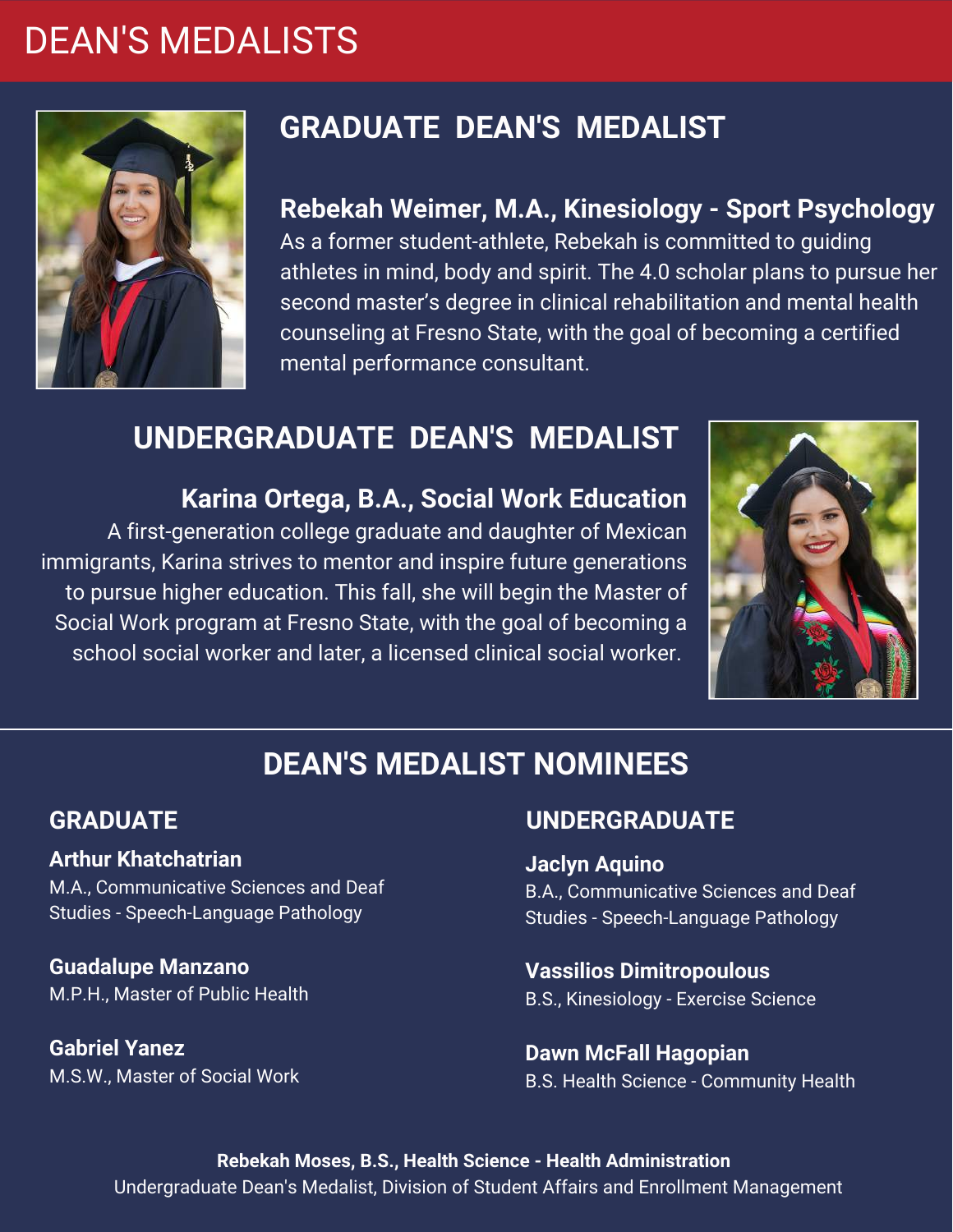# STUDENTS OF DISTINCTION

### **PROJECT AND THESES AWARD RECIPIENTS**

**Marian Pagaduan** Department of Communicative Sciences and Deaf Studies

Outstanding Master's Thesis: *"Investigating Graduate Students' Perceived Self-Efficacy and Satisfaction Following SimuCase and Teletherapy Clinical Experiences"*

#### **Natalya Khomutova** Department of Kinesiology

Outstanding Master's Degree Project: *"Mindfulness and Self-Talk Training with a Women's Community College Volleyball Team"*

**Stephanie Soleil** Department of Physical Therapy

Outstanding Doctoral Degree Project: *"Effects of an 8-Week Virtual Functional Yoga Program on Fatigue, Oxygen Saturation, Motor and Non-Motor Symptoms in Individuals with Parkinson's Disease"*

### **CHHS HONORS PROGRAM IN COLLABORATIVE LEADERSHIP**

Lady Liannie Abangan Natalie Allison Kathrynn Deanna Andres Jonelle Mahealani Bush Megan Chinnock Cynthia Natalie Delgado Kasie M Elisarraraz Jonathan Xavier Flores Parker Allan Fritsch Hallie Gamueda

- Ariana Sima Garabedian Jennifer Gaxiola Andres Paola Melissa Godinez Barba Elise Anna-Marie Guerra Karlee Ann Hobbs Saedy Ann James Jasmine Jaring Angeles Audrey Meredith Mack Katie E Maze Elaina Grace Meininger
- Leilani Ashley Natividad Carson McKane Odneal Kelsie Felicitas Prado Vanessa Nicole Price Araceli Ramirez Princess Esukumu Sumbela Nicholas Aaron Tom Savannah Marlene Valenzuela Maggie Weeks-Rodriguez

### **UNDERGRADUATE HONORS**

The commencement program indicates the following categories of honors:

\*Cum Laude - Students with praise (3.50 to 3.69 GPA) \*\*Magna Cum Laude - Students with great praise (3.70 to 3.89 GPA) \*\*\*Summa Cum Laude - Students with highest praise (3.90 to 4.0 GPA)

Honors listed in this program are preliminary, based on academic records for work completed at the University through Fall 2021.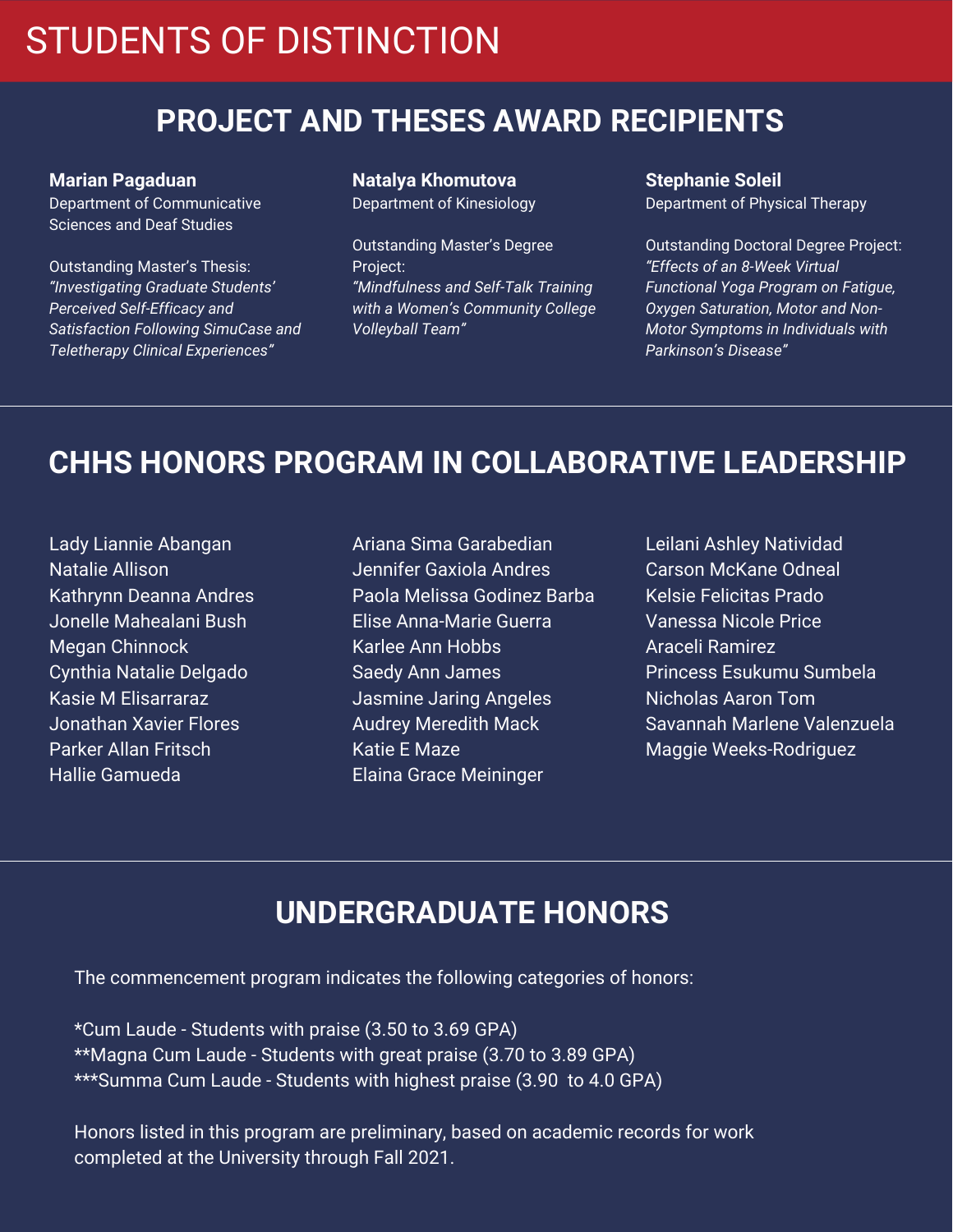# PRESENTATION OF GRADUATING CLASS

### **Department of Physical Therapy**

Doctoral Hooding *Presented by Leslie Zarrinkhameh*

### **Department of Communicative Sciences and Deaf Studies**

Master's Hooding and Bachelor's Degrees *Presented by Dr. Serena Johnson*

### **Department of Kinesiology**

Master's Hooding and Bachelor's Degrees *Presented by Dr. Dawn Lewis*

### **School of Nursing**

Master's Hooding and Bachelor's Degrees *Presented by Dr. Kammi Sayaseng*

### **Department of Public Health**

Master's Hooding and Bachelor's Degrees *Presented by Dr. Helda Pinzon-Perez*

### **Department of Recreation Administration**

Bachelor's Degrees *Presented by Selena McLeod*

### **Department of Social Work Education**

Master's Hooding and Bachelor's Degrees *Presented by Christopher Cole*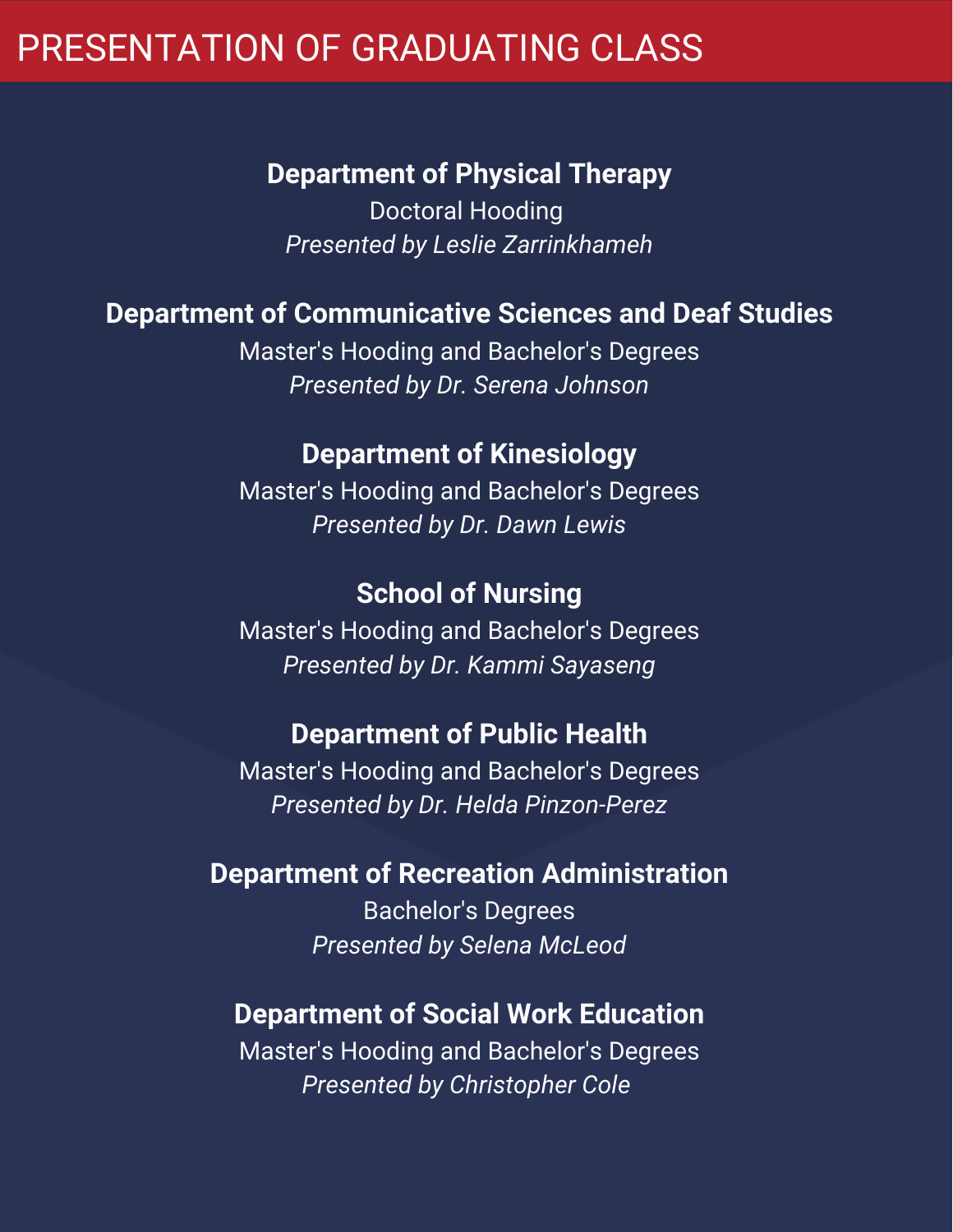# **DOCTORAL DEGREE CANDIDATES** Doctor of Physical Therapy, D.P.T.

California State University, Fresno's Doctor of Physical Therapy program emphasizes an evidence-based approach to learning and integrates clinical research into the practice of physical therapy. Fresno State is the only physical therapy program in the Central Valley, one of only five CSU programs and one of only 14 programs in the state of California. Fresno State started its first independent DPT cohort in fall 2012. The DPT is the required degree for licensure of new graduates in all states.

Jonah Allen Jessica Alvarado Karina Angouw Emma Bader Asia Boatman Marisa Burns Rachel Christie Andrea Diaz Sereno Esponilla Nadia Fahoum Amber Gonzales Alexa Gonzalez Nicole Grossman Adam Jensen Krista Kleinhammer Megan Kravec Hannah Lee Laura Louie Rebecca Mann Ryan Martinez Melody Mo Noman Naqvi Qiaofei Catherine Obrero Raul Ochoa Sabrina Pantoja Katiria Penson

Tu Pham Ernesto Rivera Spencer Sawyer Heidi Schumann Luis Sedano Ibarra Andrew Seely Stephanie Soleil Nicole Spink Hailey Stinecipher Ashley Tatami Taylor Vaughn Kristiana Wood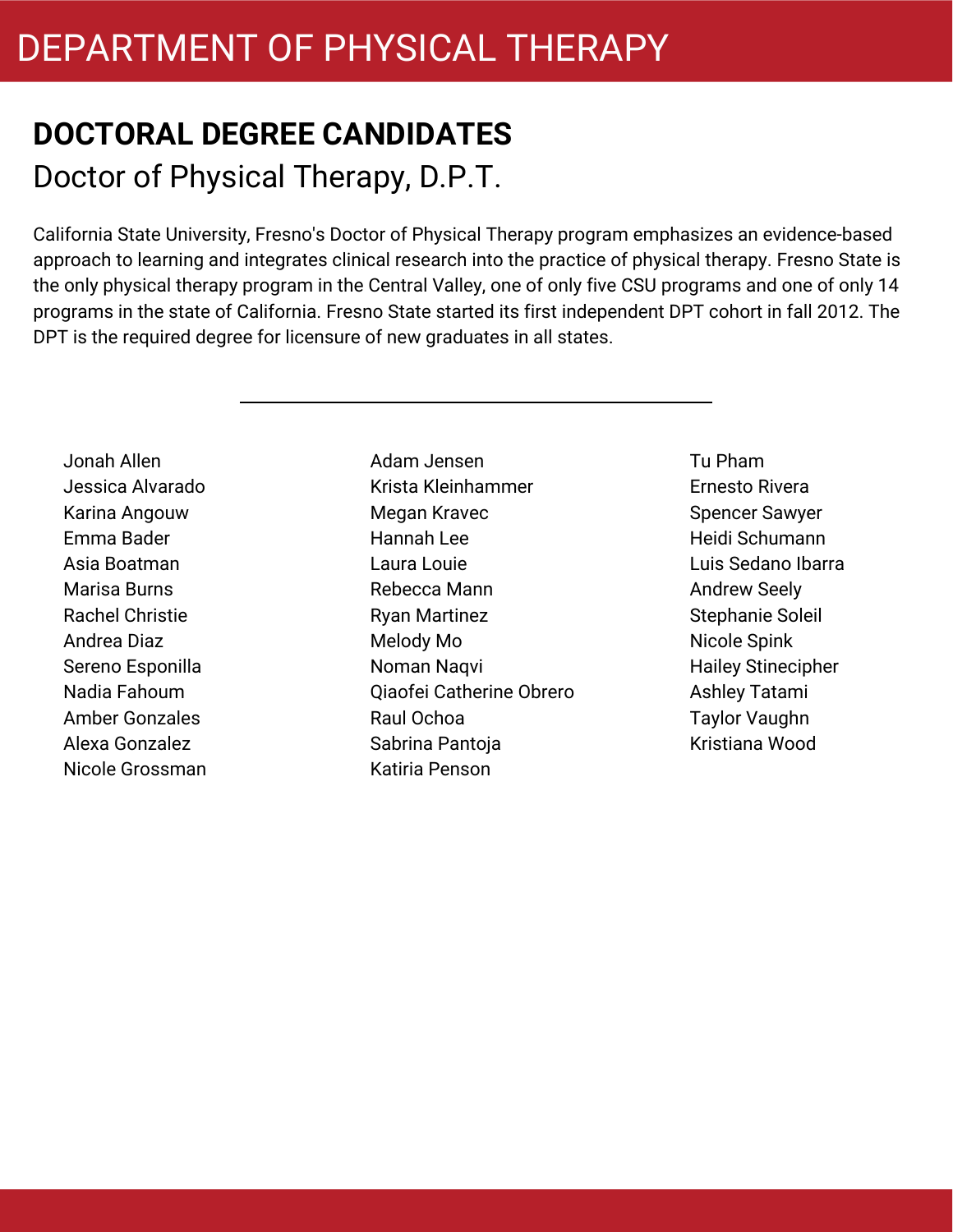#### **M.A., Deaf Education**

Andreina Alvarez Maria del SanJuan Ramirez Sean Esson Jacquelynn Fitzpatrick Stephanie George Jennifer Gerbasi Alexis Gonzales Hasan Haider Krystle Haider Shannon Ito Megan Leschly Maya Lowe Haley Lundeen Alisa McMullen Tracie Miller Mackenzie Putvin Alexsis Quevedo Araceli Ramirez-Quezada Joanna Ramos Travis Ramos Malena Reyes Nathaly Reyes-Almaraz Myra Stephanie Rubio Maria Sanchez Colette Spurgeon

#### **M.A., Speech-Language Pathology**

Hailey Armstrong Sabrina Baisdon Nairi Bekverdyan Rylee Bibby Audreanna Bowles Joceline Bugarin Jezraiah Cabasa Ebony Cabrera Lauren Caprioglio Emilee Cook Dana Davis Frank Flores Sonya Galindo Kayla Garcia-Diaz Natallie Gutierrez Janna Her Monica Hopper Anise Huerta Aysia James Gabrielle Jischke Arthur Khatchatrian Katelyn Lambert Hailee Lee Kaylinn Lephart Cristy Luong Leslie Magallon

Viviana Mansur Zarzoza Erin Milks Maria Elena Miller Sandra Moore Shannon Moua Miranda Nielsen Marian Joy Pagaduan Brianna Pauls Nicole Poplin-Dille Patricia Ramos Emily Ringlein Jessica Riojas Saraya Sears Katherine Taylor Emy Totemeier Breanna Valero Justine Vela Lizette Villalobos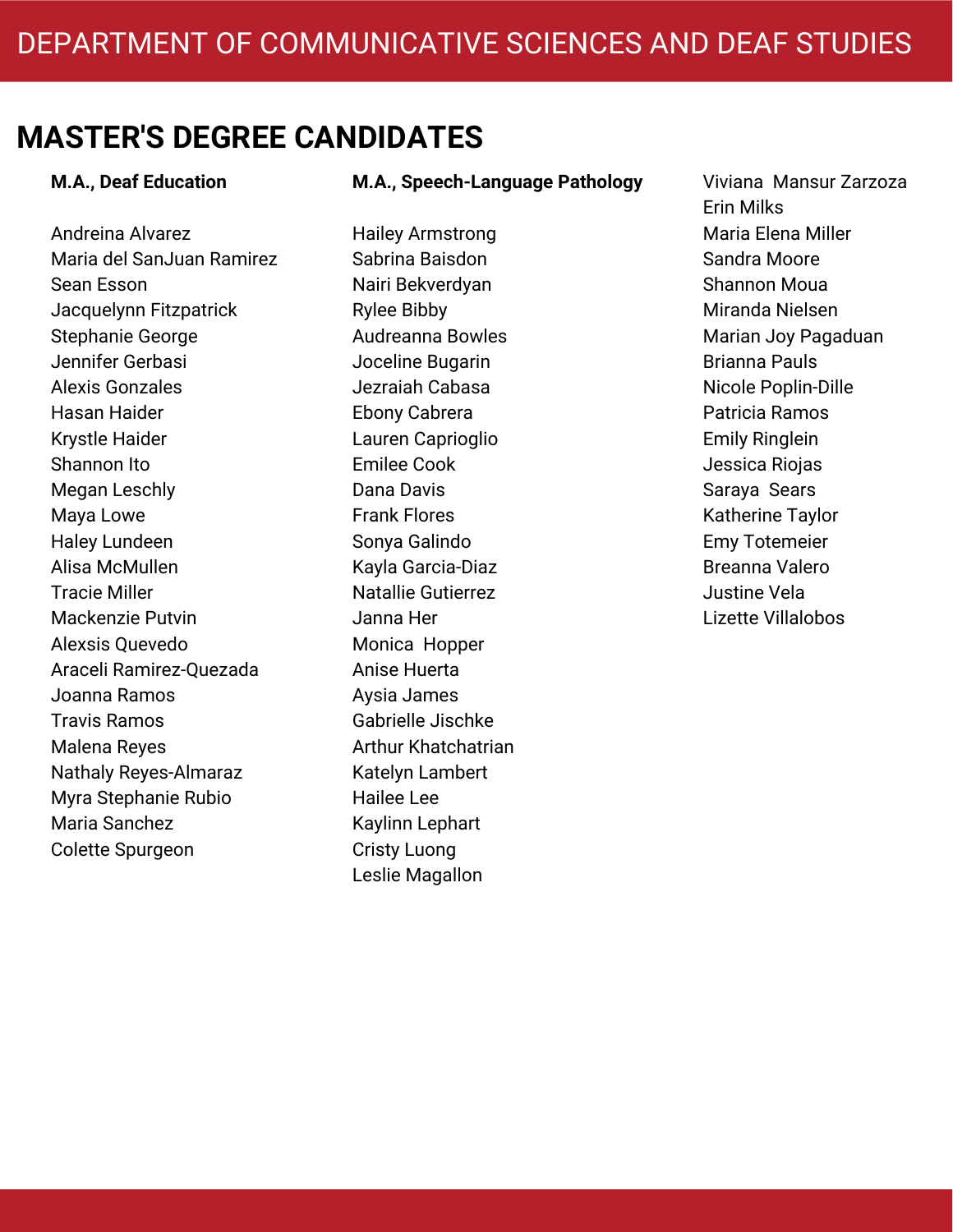### **B.A., Audiology**

Alyssa Alvarado \*\* Maritza Batres \*\* Savannah Boehm Rachel Coffman \*\* Hope Lee \*\*\* Laura Rodriguez Valadez \*\*\*

### **B.A., Deaf Education**

Lindsay Coleman \*\*\* Shelby Corey \*\* Alfred Garnica \*\* Amber Ramos \*\* Michelle Recek Holly Tam \*\*\*

### **B.A., Deaf Studies**

Nicolas Acosta Selena Aragon Castro Sherry Bejarano Victoria Bodine Victoria Cruz Allyson Feickert Mikayla Hodgson Isaiah Juarez Tasia Lopez Brenda Martinez Samantha Melendez Crystal Navarro Vy Nguyen Viviana Reyes Edgardo Rodriguez Harjot Sandhu \*

Narinderpal Singh Phoebe Todenhoft Karina Yontomo

### **B.A., Interpreting**

Elizabeth Chavarin Devyn Contreras Cody Ensz \* Kamryn Hermosillo \*\*\* Abigail Lucero Chris Martinez \* Rebekah Olson Tyler Ortiz Kaelen Pollard Elizabeth Sandoval \*

### **B.A., Speech-Language Pathology**

Jocelyn Adame Madeline Allgood \*\* Jocelyn Alvarez \* Jaclyn Aquino \*\*\* Jaydah Arias Ivan Avila \*\*\* Alyssa Bonner \*\* Malik Burdan \*\*\* Jonelle Bush \* Mandy Canada \*\*\* Iris Cardenas Alexis Carter Maya Carillo Karina Carrillo-Cortez \*\* Mercy Cha \* Jessica Chavez \*\* Madeline Christopherson Savina Compston Jasmine Cuevas Tina Dang Kassandra Davalos Valentina De La Rosa \*\* Makayla Dean Kaitlyn DeSouza \* Viviana Diaz Ariana Elizalde Sastre Emma Evans \*\*\* Marine Frnzlyan Sheri Fujino \*\*\* Hallie Gamueda \*\* Ariana Garabedian Madison Garza \*\*\* Victoria Gonzales Savannah Gonzalez Elvira Gonzalez Torres \*\* Alexis Gonzalez-Ceja \* Virginia Granados Ayanna Graves Janelle Greidanus \*\*\* Vanessa Grimsley Celeste Guzman-Feliciano Dunia Haijai \*\*\* Julia Handy \*\*\* Kaylee Handy Jessica Hanson \*\* Jorge Haro \*\* Vanessa Harris \*\*\* Lindsey Haskell \*\*\* Gianna Heredia Karina Herrera Tyra Holly Lauren Hudec \*\*\* Michelle Jones Lizbeth Juarez-Lopez \*\*\*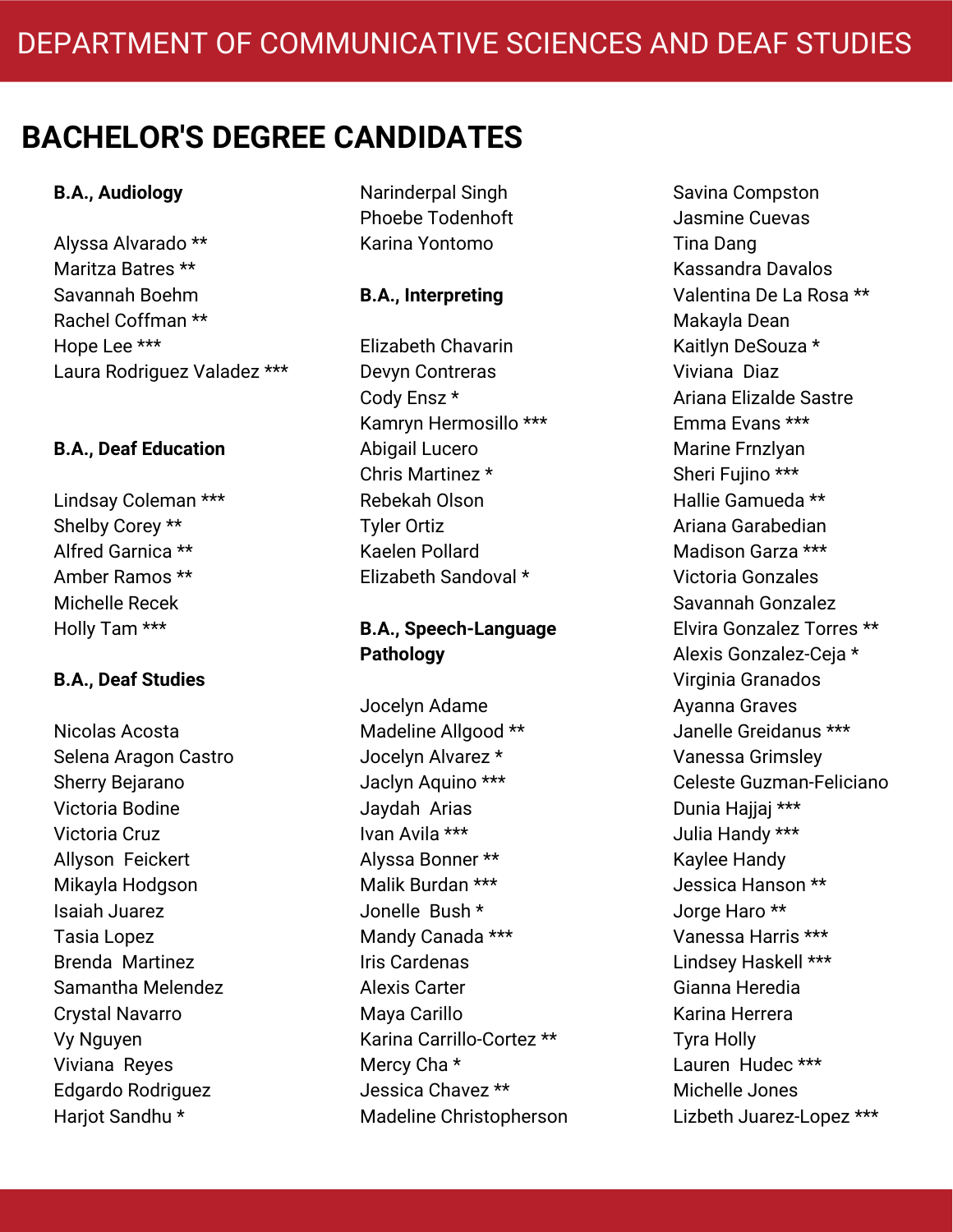**B.A., Speech-Language Pathology** *(continued)*

Cynthia Ledesma Meena Lee \*\* Oceana Lee \* Valeria Lepe Maisy Litzinger \*\* Valeria Lopez \*\*\* Esmeralda Lopez Jacquelynn Lopez-Prado \*\*\* Jennifer Lopez Santos Amara Luster Monique Maestas Natalie Malan \*\*\* Elizabeth Marr Jessica McKay Christopher McNiece Hannah Minenna Kirsten Moore Neomi Mosqueda Brianna Mukai \* Leilani Natividad \*\*\* Griselda Ortiz Bernal Faith Palacioz \* Jaimi Pollack Vanessa Price \*\*\* Belinda Pursel \* Jazmin Quezada Tello \*\* Julissa Ramirez \*\*\* Maria del San Juan Ramirez \*\*\* Araceli Ramirez-Quezada \*\* Travis Ramos \* Joanna Ramos Nathaly Reyes-Almaraz Ana-Maria Rios \*\*\* Magdalena Rodriguez

Tia Rodriguez Perla Rosales Anel Rubio Desiree Salas Emily Sandoval \*\*\* Nancy Sanjas Hernandez Amanda Santana Mia Santos Gianna Sidoti Sydney Steinhardt \*\* Elizabeth Stodden Bethanie Telen Jessa Tiedeman \*\* Jannae Marie Torres Ariana Urban Kaylene Ureno Kaylin Vanh \* Eliza Vargas-Alva Jamina Velazquez \* Meghan Verheul \*\*\* Kamryn Walkingstick Maggie Weeks Rodriguez \*\*\* Katie Weikle \*\*\* Nou Chi Xiong Kassandra Zamora \*\* Najat Zamzami

#### **Special Major**

Nancy Ayala Katrina Sanchez-Carlock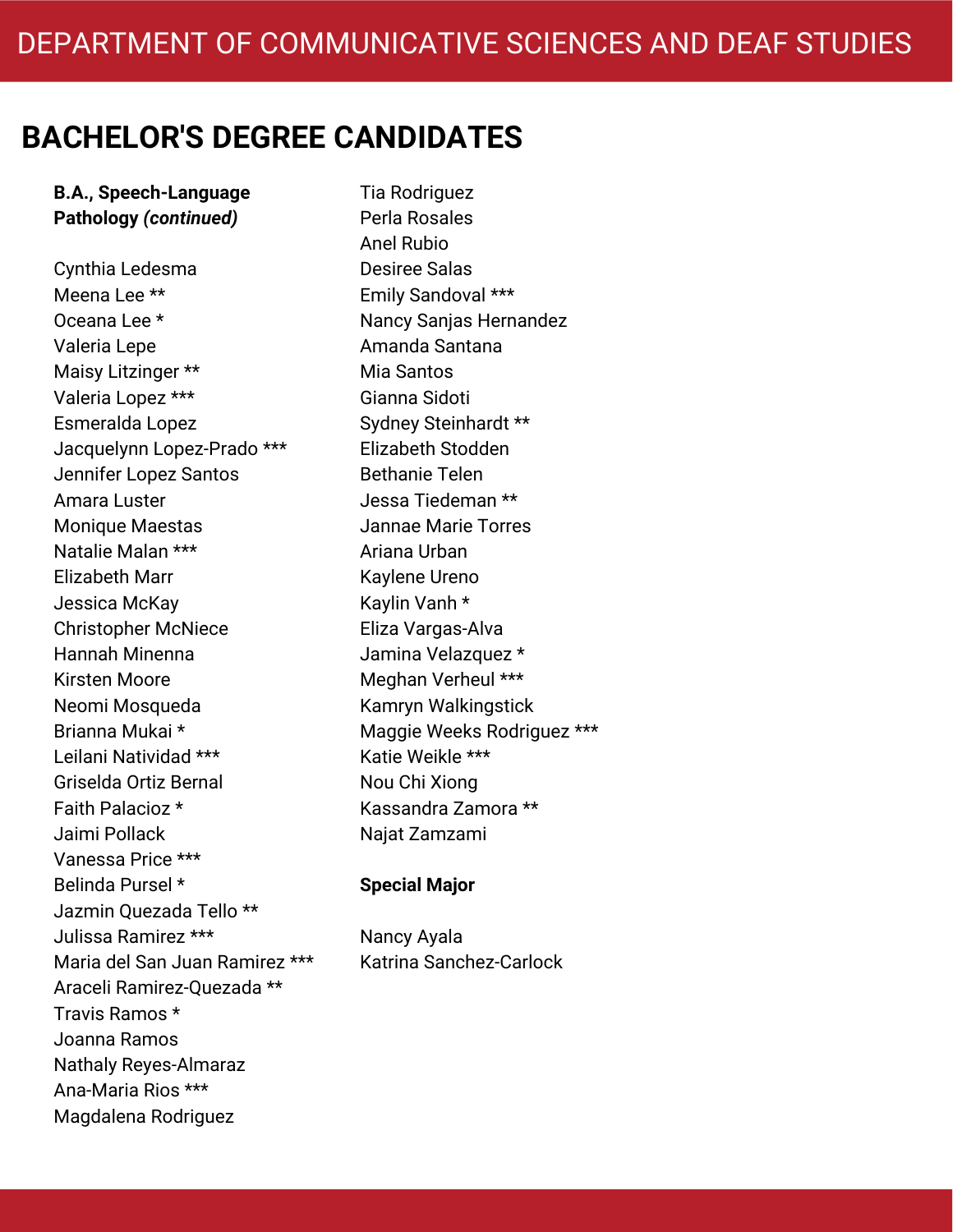#### **M.S., Athletic Training**

Fernando Magana Monica Ng Megan Salinas Allen Swadley

#### **M.A., Exercise Science**

Dakota Doser Jordan Shannon Bryan Tejada

#### **M.A., Sport Administration**

Mykaela Alvarez Joshua Keselica Hebreu Maxis David Mickelson Gabriel Quintero Mariah Stewart

#### **M.A., Sport Psychology**

Gracielita Bastidas Andrew Blanco Chun-Shuo Cheng Carli Cutler Natalya Khomutova Logan Loll Jillian Snyder Rebekah Weimer Jared Westendarp

# **BACHELOR'S DEGREE CANDIDATES**

#### **B.S., Exercise Science**

Kyle Acuna Brianda Adame Vanessa Agcaoili Nico Vaughn Aguinaldo \*\*\* Esmeralda Aguirre Serina Alamilla Bianca Almendarez Christian Ambriz \* Emily Ames Monique Arceo Fernando Arreola Navarro Alexandria Avina Justiss Bagley \*\* Andrea Banales Ramon Barajas Jared Barham Jordan Barnett \*\*\* Samantha Barrera \*

DaRon Bland Siobhan Bolen \*\* Kiara Booker \* Erica Botello Haleigh Botello Jacob Brauer Larry Buendia Donovan Burrell Jazmyn Byrd \* Alonzo Cadenaz Ericka Calderon Jennifer Calderon Reyes Jordan Cantrell \*\*\* Gabriela Carrillo Sabrina Casas Mia Castillo \*\*\* Gabriela Castro Flores Brett Cazares \*\* Joel Cervantes Miguel Chaires

Megan Champion \*\*\* Christopher Chapa Fani Chavez Aubry Choate Bailey Clifton Elvira Colin Nava \* Paula Contreras Elizabeth Contreras Leslie Contreras Herrera Cordell Cookson Nicholas Dansby Marcus Davis Brooklyn De Campos Ricardo De La Torre Angelou Deguzman Ronaldo Delgado Emily Diacono \* Vassilios Dimitropoulos \*\*\* Jazlyn Disney Karina Dominguez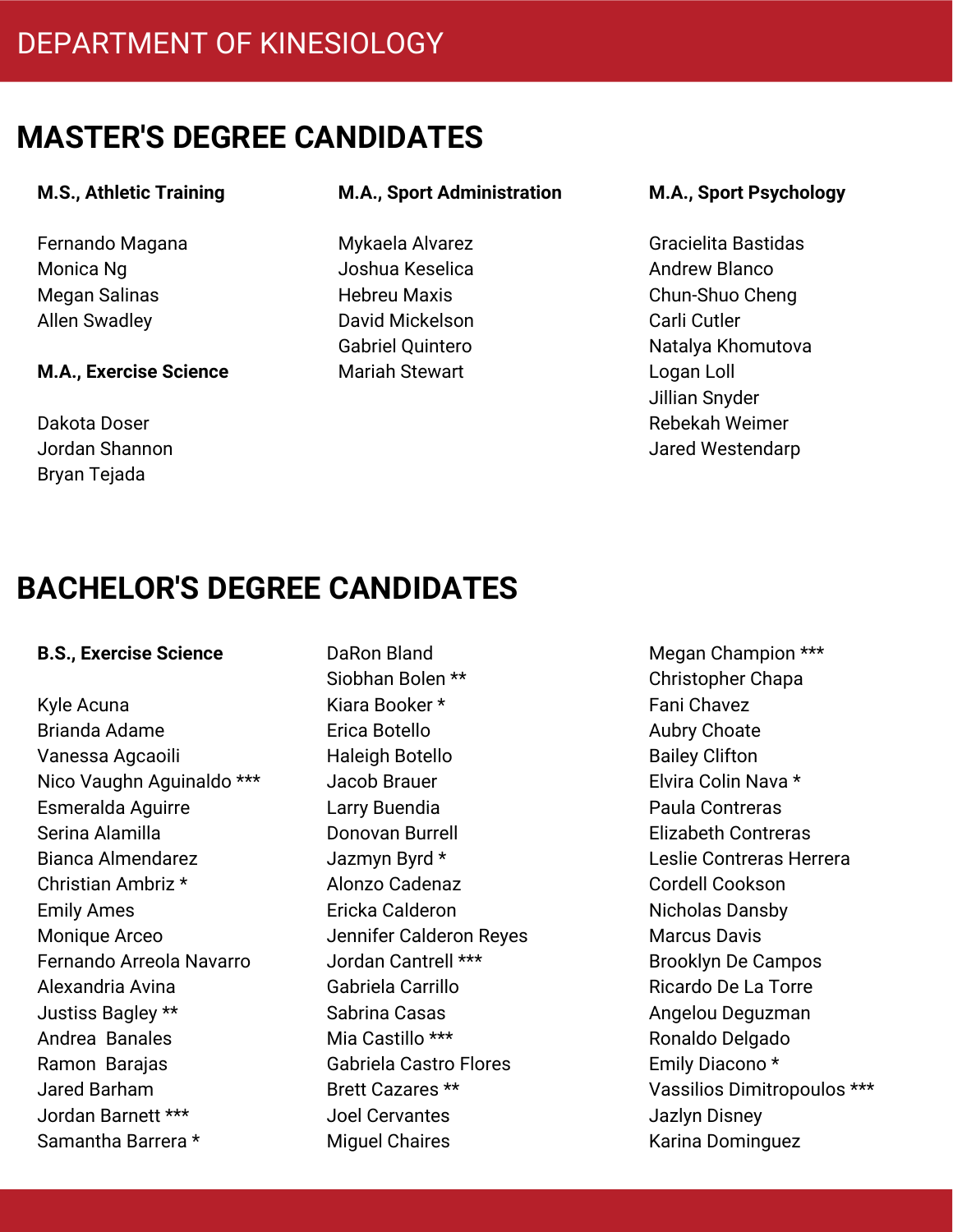#### **B.S., Exercise Science** *(continued)*

Amaya Dorado Ledesma \*\* Seldon Doyle Elijah Duran Shawn Jericho Ednave Luis Enloe \*\*\* Gabrielle Esparza Adam Escamilla Andrea Flores Cobian Laron Floyd Rachel Freeman Lexine Funtila Kassandra Garcia \*\* Marie Garcia \* Kenneth Garcia Mariana Garcia-Cortes Anthony Gargano Kayla Garza Liana Gasparyan \* John Georgiou \*\*\* Wyatt Gilbert \* Abhijot Gill Emily Gilmore \* Isaac Gonzalez \*\* Anthony Gonzalez Cesar Gonzalez Carmen Gradillas \* Reuben Grande \* Esther Guberman \*\*\* Justine Hatch \*\*\* Kaytlain Hernandez Pedro Hernandez-Julian Summer Herrera Karlie Howard Jesus Huerta Garcia

Sandeep Johal \*\* Briah Johnson Bryce Johnson Dovenpreet Kaur Bryan Kitaoka Morgan Koop Kylee Leasure \*\*\* Jacob Leffler Amada Linares Garcia Ryan Lopez \*\*\* Jordyn Lopez \*\* Lizbeth Lopez Kathleen Lopez Ashley Lum \*\*\* Annelise Lyons-Meza Joel Machoian Adelina Mackie Celeste Madrigal Aricel Malagon Sarah Mak Kylan Marquez Blanca Marquez David Martinez \*\* Katherine Martinez \* Marissa Martinez \* Gisell Martinez Denisse Martinez Casey Matsui Robyn McCarthy \* Kelsay McClendon \*\* Roberto Medina Amanda Mendiola \*\* David Mendoza Rebekah Metzler \* Diana Meza Cynthia Isabel Millaris Mayra Molina Meza

Humberto Montes Alexis Morfin Sambria Morgan Kaylie Mumford \* Milca Muniz \* Haley Myers \* Olga Narciso-Chavez Katelyn Nelson \*\* Oliviana Oaks \*\* Sara Ochoa Cortez \* David Ojeda \*\*\* Ruby Olea Valencia Hendy Ontiveros Roland Orozco Kylie Ota Felipe Padilla Delilah Palacios Breanna Patlan Harley Pena Julio Pena Jimenez Jessica Pickett Katarina Pineda Aryana Pourshafie Giselle Ramirez Ziphrianne Raneses Rosalda Raymundo-Bautista Mia Richardson Lizbeth Rincon Efrain Rivera Ethan Robertson Tyfannie Robinson Anthony Rodriguez Abram Rojo \*\*\* Sharon Romero Aleeya Rose Adriana Rudd \*\*\*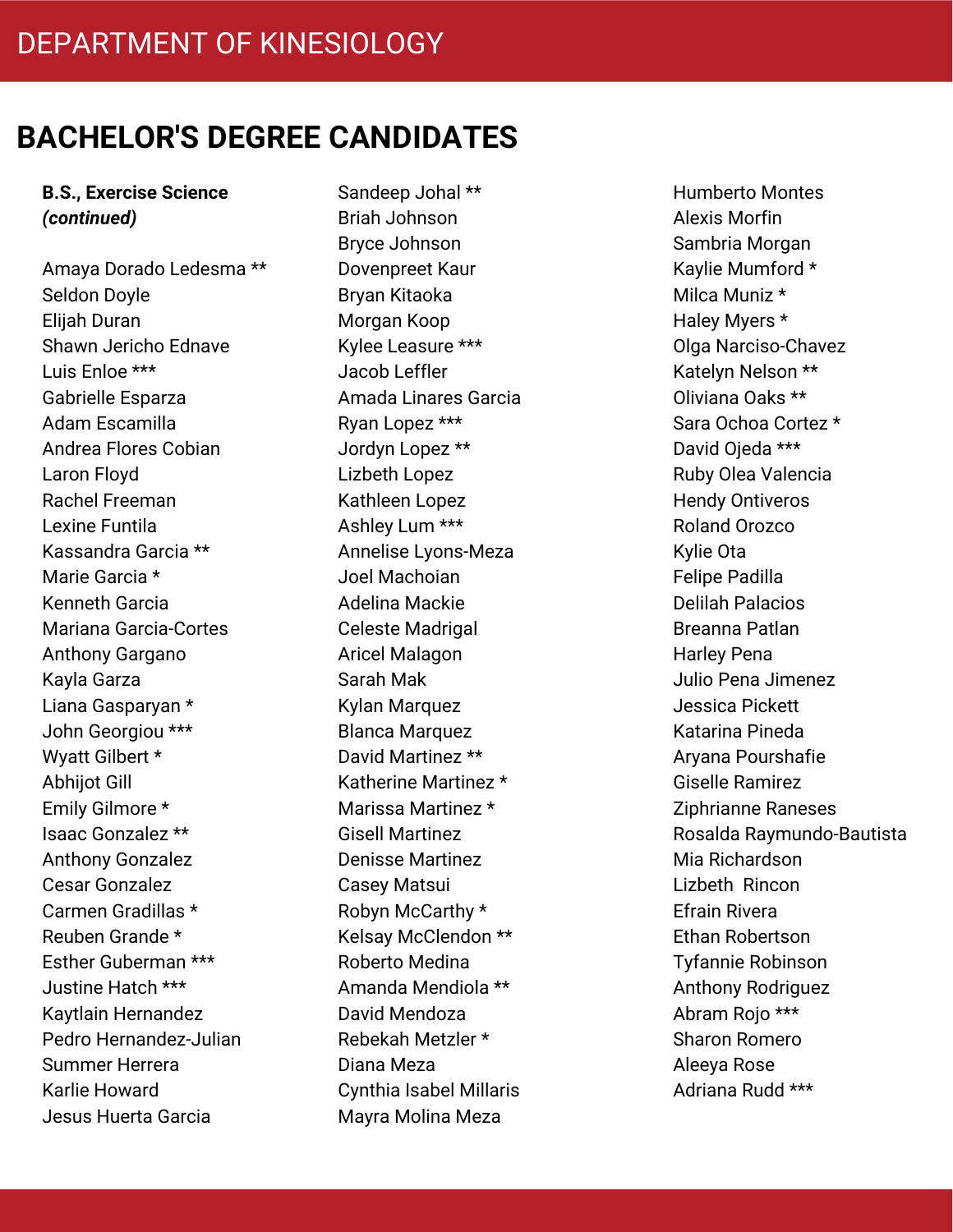**B.S., Exercise Science** *(continued)*

Rex Ryan Isaac Sabado \*\* Aya Saed Brian Saldana Savannah Sanchez Sabrina Sandoval Kirsten Sandoval Viviana Sepulveda Savanah Smith \*\* Anthony Soares Alexis Steele \* Samantha Steinmann \*\* Kandace Stokes Dominic Sturdivan \*\* Agita Svetere \* Adam Tarazon \*\*\* Youata Thao Zane Thompson Ana Tobon Garcia Chabeli Torres \*\* Seth Torres \*\* Maria Torres Jovanna Torres David Torres Rocio Torres-Palacios Xavier Torrez Fatima Valencia Navarro \* Rose Vang Alexis Vang Chue Yee Vang Selena Vasquez Alberto Vasquez-Mora Alexis Vega

Kristian Verduzco \*\*\* Fernando Villanueva Thomas Walter Isaac Warf Justine Warwick \* Rachel White Megann Williams \*\* Quireo Woodley Chais Wright Vang Yang Adrian Zarate Antonio Zotea

#### **B.S., Physical Education**

Astoria Allen-Puls \*\* Alexander Apodaca Valle \*\* Claire Austin Yulissa Ayala Yissel Ayala Luis Becerra \*\* Brandon Becerra Ruiz \*\* Alejandro Bermudez Vargas Cameron Butler Joaquin Bynoe Isaias Cabrera Erica Casimiro Griselda Castro Krystal Cicciarelli Jordan Cisneros Morgan Coddington \*\*\* Tanner Emes Shavontea Ennis Arturo Gil Gonzalez Tristan Green Gustavo Gutierrez Gonzalez Nagi Hussein Maite Ibarra Pineda Darina Khisiamova Kevin Larson Alvaro Lopez Alyssa Lopez Maria Martin \*\*\* Joaquin Medina Jessica Medina Kendall Meyer \* Nolan Montgomery \*\* Matthew Mugrdechian Alexis Perez Angel \* Sidney Pollock Jacqueline Reynoso Ramon Reyes-Reyes Jared Rickman Samantha Rios \*\*\* Sabrina Rodarte \*\* Juan Rosales Andres Ruiz Sandra Salome Castillon \*\* Ataberk Surenkok \*\* Jenny Thao Marcos Uribe Nchacheeia Vang Triana Vang \*\* Bruce Vang Mark Vargas Alexia Veres \*\*\* Elizabeth Wenner \*\* David Wiechmann Joshua Wiley Tyrell Young Ryan Zaragosa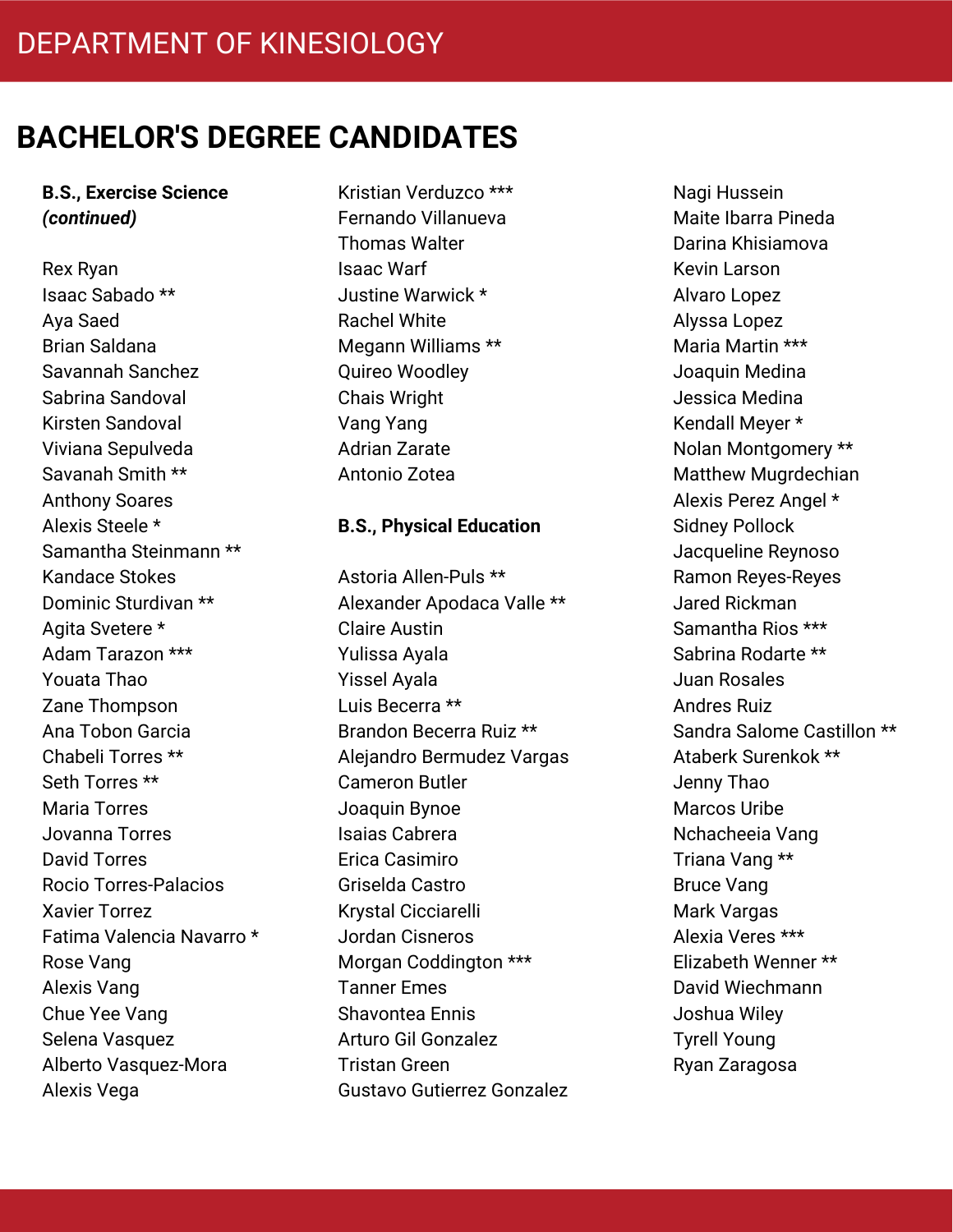### **B.S., Sport Administration**

Brandon Aldaco Christian Cline Jason Espindula Brandon Gonzalez Deontae Grist Dylan Johnson \*\* Joshua Lauck \* Justin Newquist Dalila Palacios April Sanchez Juan Shergill-Barandalla

### **Special Major**

Crispen Morgenthaler \*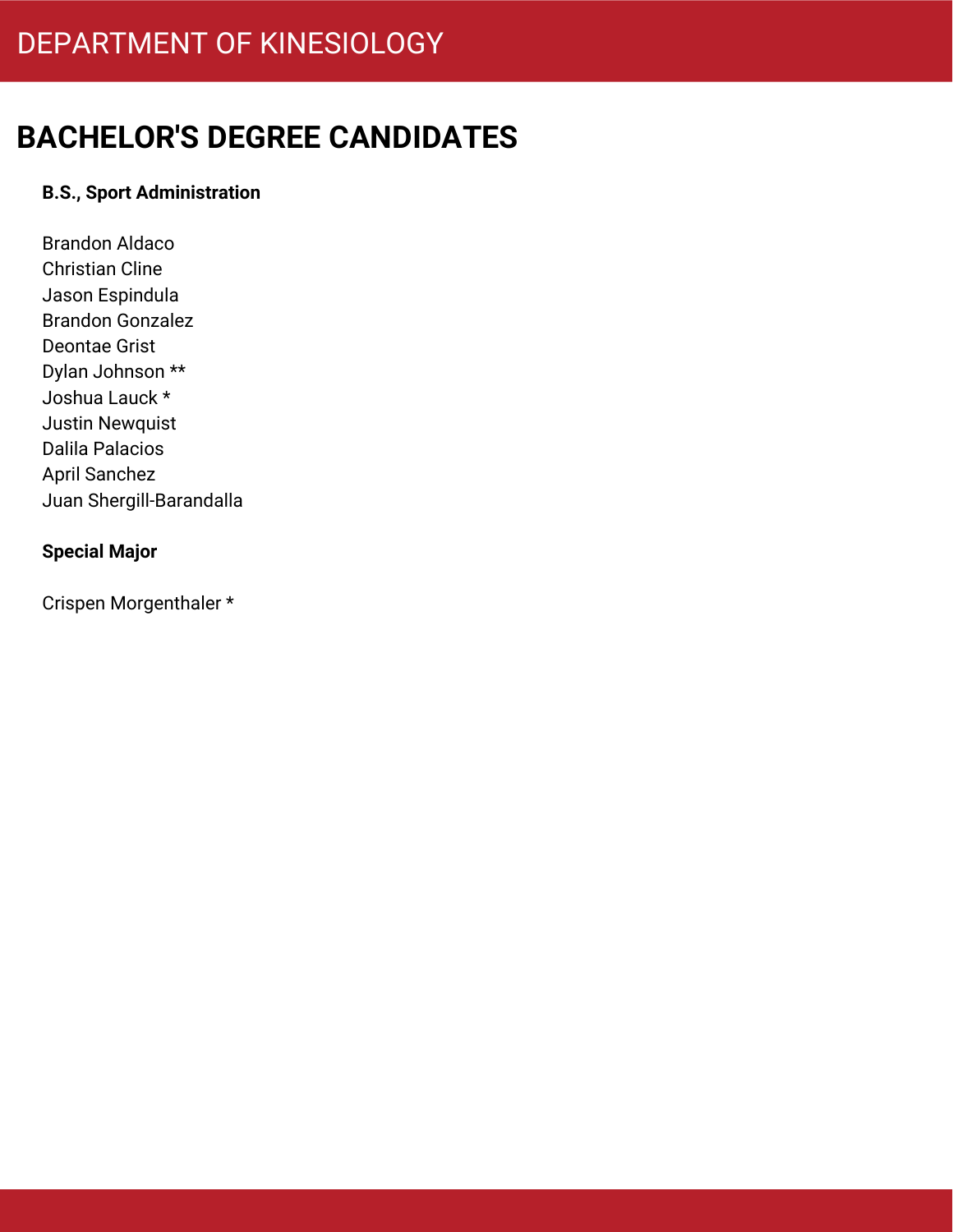#### **M.S.N., Nursing**

Marycar Baniaga Morgan Benson Natalie Betancur

Esther Cortes Michelle Deleon Jennifer Ghosoph Savanna Johnson Eriknaz Koroyan

Brenda Montoya Veronica Ojeda-Ruiz Teresa Velasquez Emily Zerlang

# **BACHELOR'S DEGREE CANDIDATES**

#### **B.S.N., Nursing**

Lady Liannie Bench Abangan Elva Aguilar \*\* Michelle Alaniz \*\* Anissa Alhadi Jose Alvarez \*\*\* Albert Aoay \*\*\* Paul Areyan \*\*\* Michael Asuncion Raymart Bacarisa \*\* Maria Francesca Balane \*\*\* Simran Bhandal \*\* Sarah Birkle \*\*\* Maria Black \*\*\* Emely Blanco \*\* Melany Blanco \*\* Kiera Brown \*\* Nicole Bruno \*\*\* Wilfredo Cailao Kemie Joy Calaustro \*\* Sarah Callaway \*\*\* Florentina Cantu \*\* Amanda Cardenas \*\* Grant Casiro \*\*\* Maribel Castillo \*\*

Crystal Cervantes \*\*\* Nicole Cloutier \*\*\* Alby Rose Cortez \*\* Daniel Corvera \*\*\* Ilsook Dahlin Ashley Grace Dalogdog \*\*\* Ronn De Castro \* Giustine Mae De Vera \* Maria Del Toro Flores \*\*\* Minhua Deng \*\* Wei Deng \*\* Gursimran Dhaliwal \*\* Desiree Dimmick \*\*\* Alixandria Dyer \*\*\* Nina Vanessa Estoesta \*\* Carmina Gail Faustino \*\*\* Hailey Fernandez \*\*\* Jonathan Flores \* Matthew Founds \*\*\* Emily Franco \*\* Luis Frausto \*\*\* Ashley Garcia \*\* Diana Garcia Dionicio Jeremy Garin Joshua Ginder \*\*\* Jorge Gomez \*\*\*

Joshua Gomez-Castro Eamon Graff \*\* Isela Gutierrez-Montano \*\*\* Diana Halabaso \*\*\* Kiirsti Hensle-Peterson \*\*\* Rowena Fe Herrera \*\*\* Miranda Herring \*\*\* Allison Heyne Joshua Hinson \*\* Bethany Howard \*\* Gabriel Iniquez Corinne Irizarry \*\* Noelle Jaccard \*\* Caitlin James \*\* Jasmine Jaring Angeles \*\*\* Surmitjit Kaur \*\*\* Danielle Kennedy \*\*\* Taren Kuan Yvette Loera \*\* Ciena Long \*\*\* Denysse Lopez \*\*\* Camryn Lopez \*\*\* Deborah Martinez \*\* Joe Martinez \* Judy Mason \* Jonathan Mego \*\*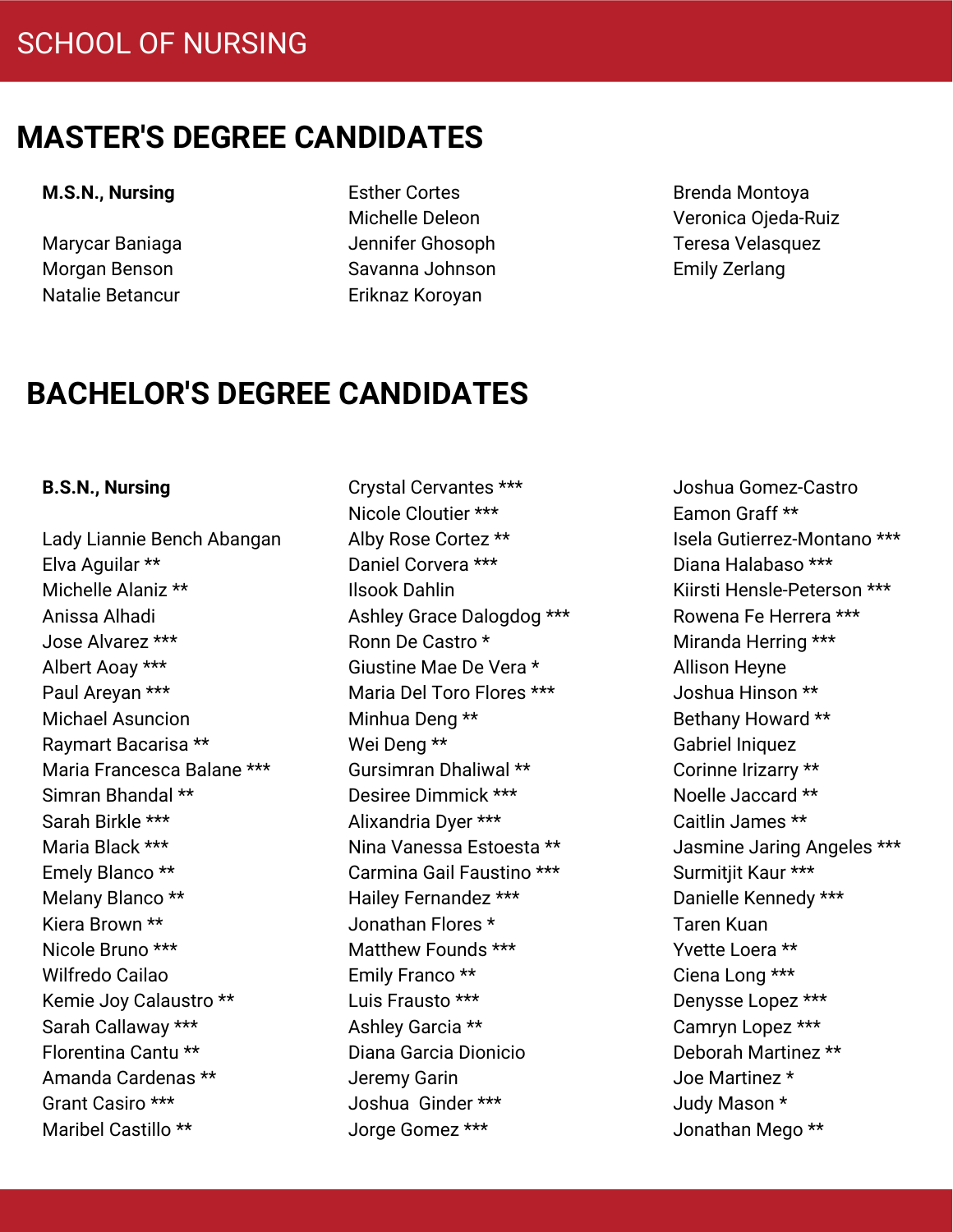#### **B.S.N., Nursing** *(continued)*

Ayde Mendoza \*\*\* Grace Meyer \*\* Kayla Mitchell \*\* Sumaiah Nagi \*\* Malorie Niles \*\*\* Teresa Novoa \*\*\* Ashley Nygren \*\*\* Andie O'Hare \*\* Osvaldo Orozco Lopez \* Adrianna Ortiz \*\*\* Megan Pelgrim \*\*\* Leidan Peng \*\* Dominique Perry \*\* Leah Plagenza \*\*\* Sarah Quintana \*\*\* Jazmine Anne Ramos \*\* Angelica Lei Ramos \*\* Kaitlin Raulino \*\*\* Rhoan Claire Relovasa \* Vincent Reyes \*\* Anthony Rodriguez \*\* Valeria Rodriguez \* Tatum Rosander \*\* Amritbir Sandhu \*\*\* Mehtab Sandhu \*\*\* Jessica Seeto \*\*\* Carlos Siao \*\* Angela Beatrice Simplina \*\*\* Harjot Singh \*\*\* Regina Snider Paramjeet Sohal Bridgette Stryd \*\*\* Nicole Jean Tabalno \* Raquel Tercero \*\*

Elisabeth Tobiasen \* Hannah Torosian \*\* Gia Torres Alanis Vance \*\*\* Dia Vang \*\*\* Cecilia Vargas Rodriguez \*\* Janette Venegas \*\* Brenda Vidrio \*\* Arielle Rae Villena Cierra Villaflor \*\*\* James Vollrath \* Holly Vu \*\*\* Jason Wilson \*\* Cha Xiong \*\* Fenglai Yang \*\*\* Lily Yang \*\* Kaitlyn Yang \*\* Denis Yevdash Brooke Zepeda \*\*

#### **R.N. to B.S.N.**

Leanne Alcoser \*\* Haley Allen \*\* Regina Alvarado Marissa Alvarez Conrad Cezar Bacani Baylen Bettencourt \*\* Julie Chang Kristen Cox Simraniot Dhillon Liliana Diaz Elizabeth Espinoza \*\*\* Bridgette Fifield Dean Gallego Lorena Garcia

Michell Garcia \*\*\* Erik Garcia Japneet Gill \*\* Juan Godoy \*\* Samantha Gonzalez \* Abel Gutierrez Samantha Hagerman Judeh Halim Rada Her Samantha Jones \*\* Daliit Kaur Farah Khan \*\* Hli Lee Kabrina McCann Brittany McFerrin Angelica Montanez Manal Nagi \*\*\* Dominique Perreira \*\* Natalie Ramirez\*\*\* Laura Ramirez Estela Ramirez-Reynoso Brenda Saesee \*\*\* Lydia Tarasevic Stella-Adriana Vaccaro \*\* Julie Vang \*\* Xiong Vang Sumaly Vang Yvette Vazquez \*\* Gabriel Velazquez \*\*\* Bernadette Williams Michelle Xiong Hae Young Yang \*\*\* Stacy Yang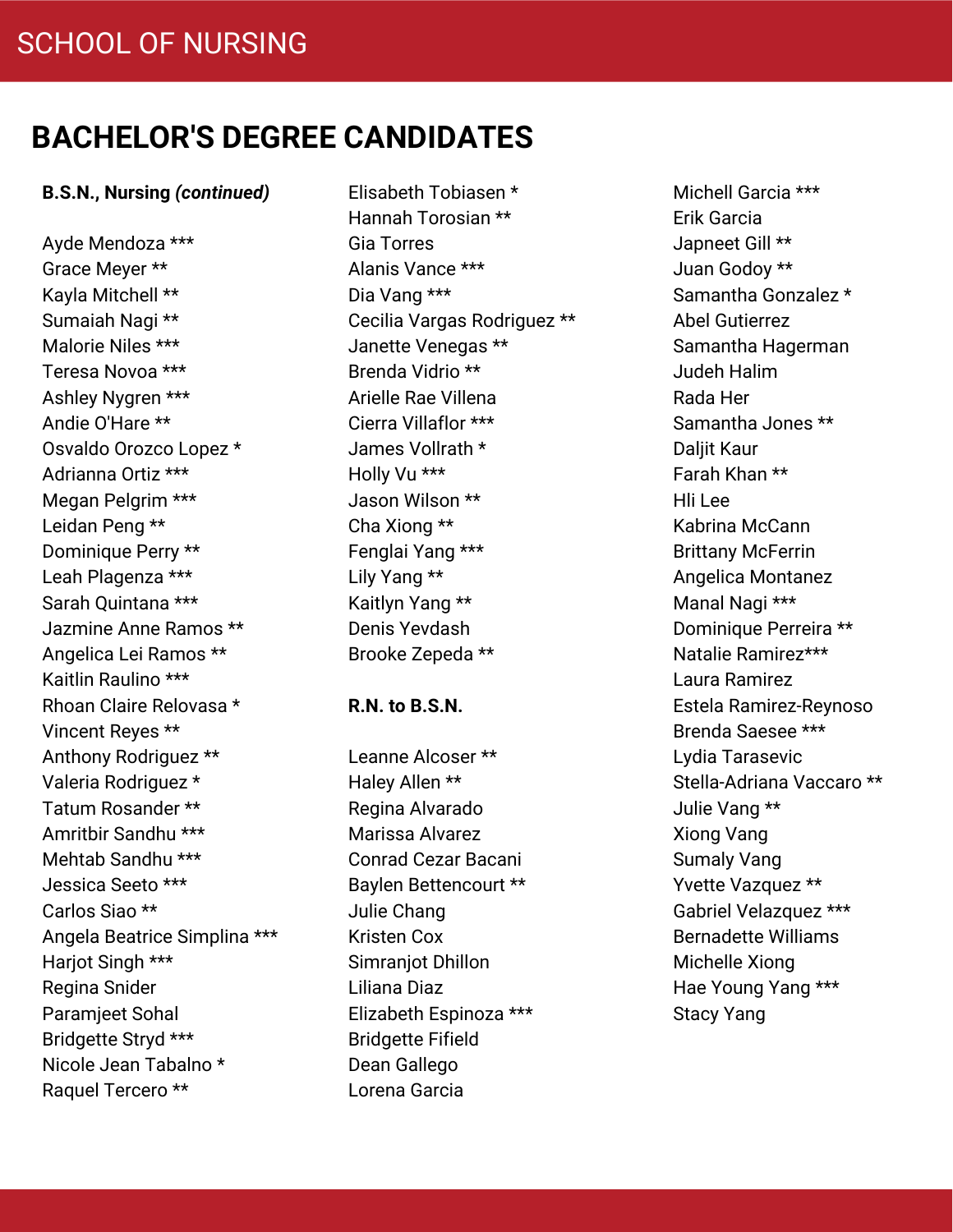#### **M.P.H., Public Health**

Karen Alameddine Salhah Aldubaikhi Olivia Alvarez Jose Andrade Roxana Carranza Christina Celis Puga Zena Chafi Rene Duarte Cifuentes

- Jodeci Felix Jessica Gallegos Deysi Garcia Sukhdeep Gill Elaine Gonzalez Aaron Gutierrez Brenda Hartman Anabel Jayme Kiana Khoshbin Monica Lopez Rodriguez
- Guadalupe Manzano Karina Peterson Cynthia Portillo Steve Suarez Rivera Mai Vang Rebecca Wass

# **BACHELOR'S DEGREE CANDIDATES**

#### **B.S., Health Administration**

Jessica Aguayo Jimenez Hannah Alanis Mariana Aldana Ciara Armstead Yesenia Bautista Isamar Bernal Evelyn Campos Cayley Cardenas \* Tara Carty Elizabeth Castro Maldonado Yaneli Cruz Amber De Ocio Amy Del-Castillo Adriana Estrada-Durnez Emily Ezell Jamilet Fabian Jennifer Fabian Jennifer Flores \* Meaghan Gallagher Vanessa Gallo Samantha Garcia

Esmeralda Gonzalez Jennifer Gonzalez Vikram Grewal \*\*\* Linda Guzman Jennifer Guzman-Contreras Ashlee Hardwick Lori Hayes \*\*\* Brittany Hefner Jonathan Hermoso-Cortez Chandler Hosepian Alyssa Howman Licet Huizar Joanne Jaber Kenshawna James Radhika Jawa Domonique Jones Arpi Krdanyan Lynn Kuy Mariah Lara Kerris Lassley \*\* Shee Lee \*\* Kaonor Lee Daisy Martinez

Andrea Melendez Fuentes Noemi Mendez Francine Milan Rebekah Moses \*\*\* Priscilla Moua \* Shyanne Moua Nina Munoz Mason Outhavong Ariunaa Oyun Creighton Page Jasmine Pannu \*\*\* Taj Pannu Constance Peters Mikayla Pearse Cindy Perez Katelan Picon Lesly Ponce Daniela Ramirez-Flores Raquel Remigio Jennifer Rodriguez Angelica Rodriguez Estrella Kassandra Romero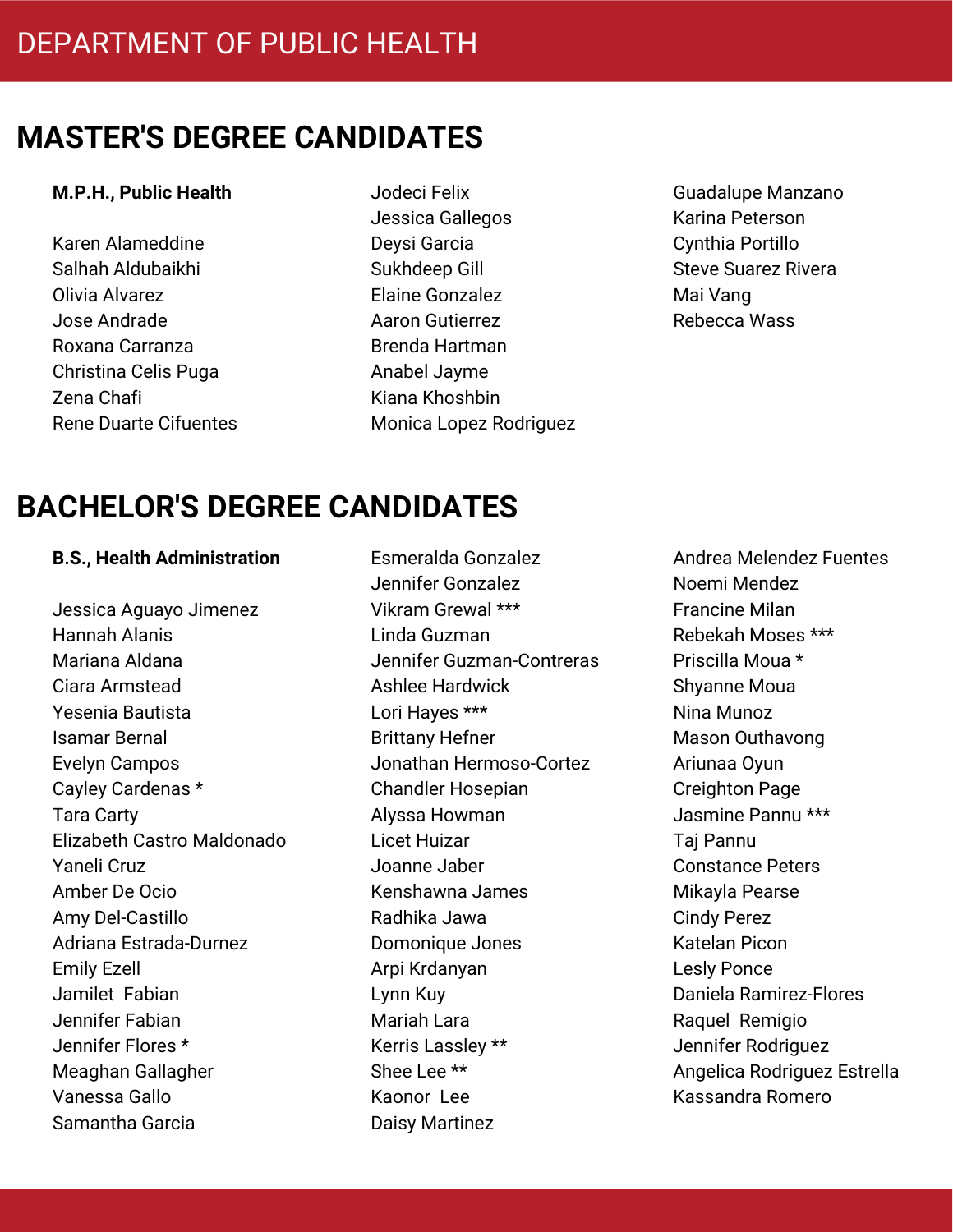#### **B.S., Health Administration** *(continued)*

Laura Rubio Lourdes Ruiz Harmeet Sall Harleen Sidhu Jatinderjit Singh Princesse Sumbela Esmeralda Tamayo Echeverria \* Pakou Thao Destiny Thaoxaochay Veronica Torrez \* Lakena Touch Cassandra Valdez Savannah Valenzuela \*\* Mee Vang Alyssa Vann Adriana Velazquez \* Yesenia Velazquez Kathy Villagomez Brittany Wilkey \*\* Kiki Xiong Pearl Yang Brenda Zamora Clarissa Zurita

#### **B.S., Community Health**

Carly Bacsal \*\* Allison Banuelos Nadine Barajas-Hernandez Jennifer Bernabe Marina Brownlee Jose Caballero Joseph Carrasco Karla Corona Rosales \*\*

Alondra Cortez Julie Crabb Sarah Delon Jasmine Diaz-Galvan Eunice Esquivez Karina Flores Martha Gamez Zulema Garcia Jacqueline Gallardo Karen Gallardo Segen Ghebrendrias \*\* Christina Gonzales \*\* Samantha Gonzales \*\* Janet Gonzalez Naomy Gonzalez Aza Sandra Gutierrez Naomi Guzman Itzel Guzman Crystal Her Nayeli Hernandez Yulisa Hernandez Esmeralda Hernandez Castillo Angel Huape Serina Hubert-Rivas Esmeraldo Hurtado Maria Juarez Gudino Sheng Lee Kelsy Lopez Aylin Lopez April Lor Laura Luna Nicole Maley \*\*\* Dawn McFall Hagopian \*\*\* Morgan Matuszewicz Jovan Mendez Angela Mora \*\* Jose Morales \*\*

Luke Morrow Monica Navarro Jhoanna Lyn Pascua Alexis Powell \* Selah Powell Maribel Ramirez Natasha Ramirez Brianna Reyes Jeanette Rivera Jesus Rodriguez Daniela Rodriguez Johns Athziri Rojas Nancy Rosales \* Victoria Ruiz \*\* Danely Sanchez Jasmine Sanchez Hanna Seibert \*\* Victoria Solis Jessica Tafolla \* Stacy Tean Yunang Thao Hannah Thom \*\* Maribel Torres-Morales Maricarmen Uribe Alexa Valdez Valerie Vang Tou Vang Souvannah Vang Esmeralda Yanez Jazmine Vang Courtney Yang Emma Youssef Madilyn Yunt Arwa Zamzami \*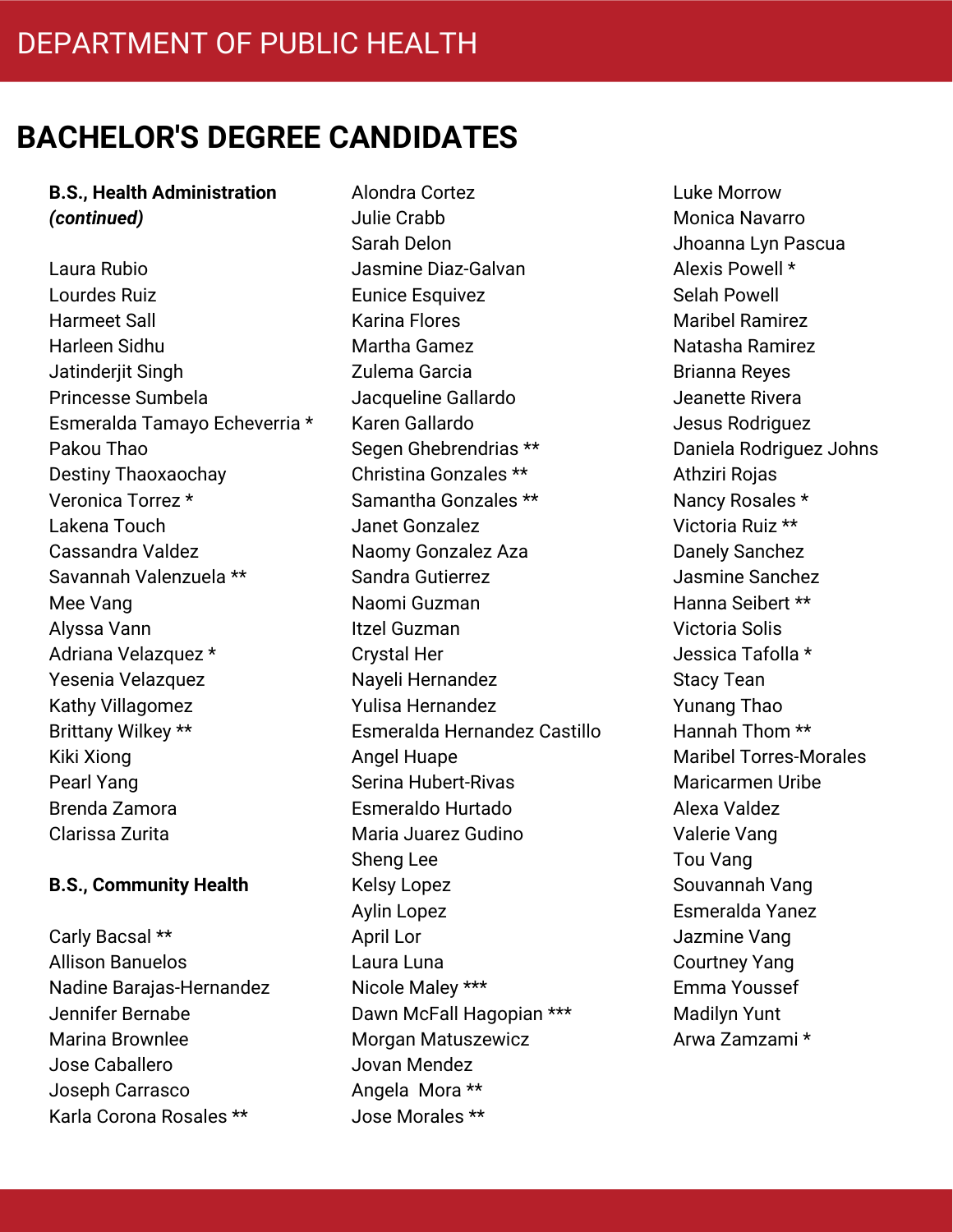# DEPARTMENT OF PUBLIC HEALTH

# **BACHELOR'S DEGREE CANDIDATES**

### **B.S., Environmental / Occupational Health and Safety**

Reema Aboelrish \*\* Rocio Calderon Reyes \*\* Janette de Dios \*\*\* Catherine Duran Parker Fritsch \*\*\* Janessa Garcia Amy Guthrie \*\* Krishan Joshi \*\* Marissa Lopez \* David Lopez Paola Lopez Cristina Metrinikoff Touger Moua Tori Navarro Royce Perkins \*\*\* Adriana Reyes \*\* Willis Wu Cindy Yang

### **Special Major**

Isabella Ayarzagoitia Melodie Tcha Mai Xiong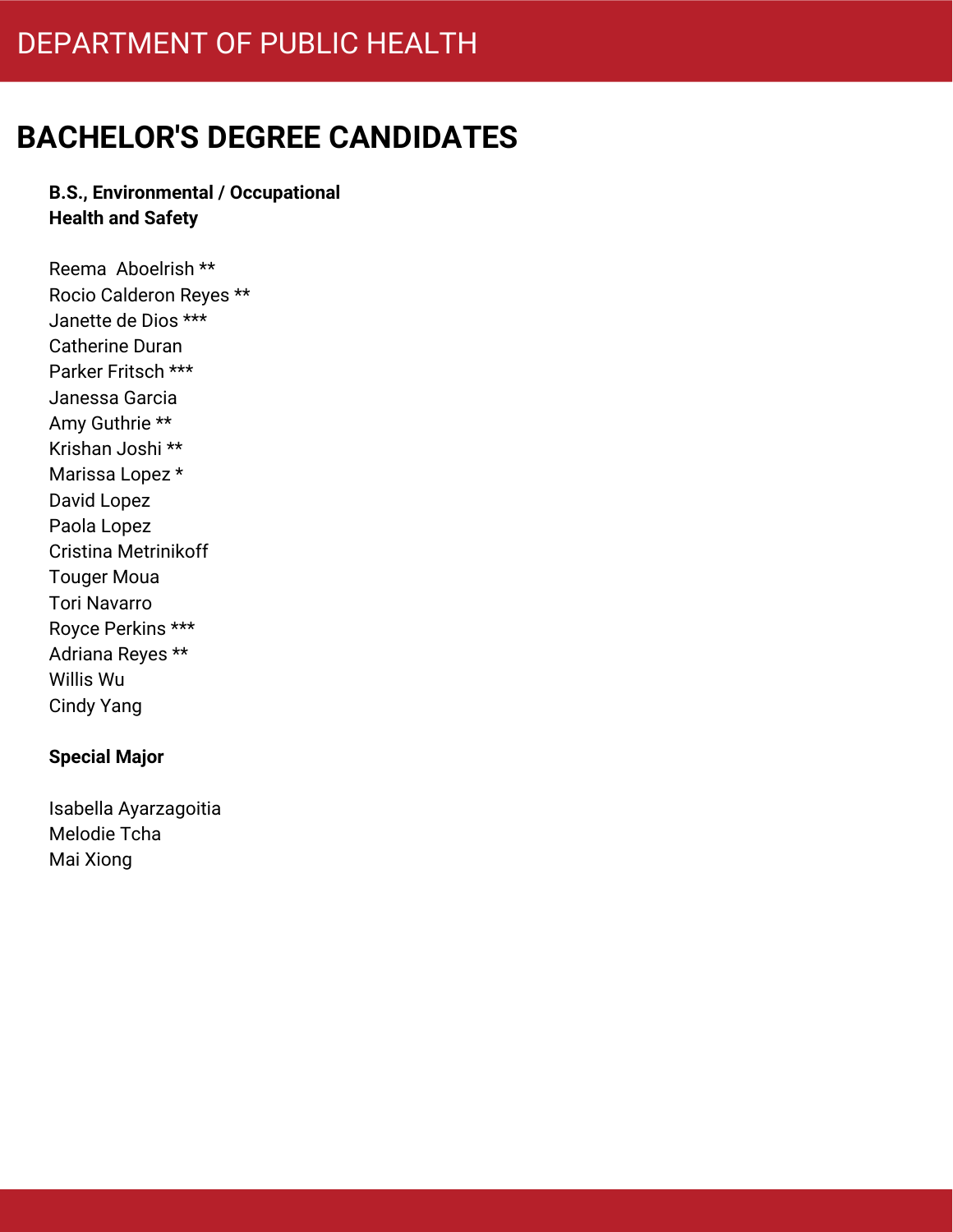### **B.S., Adventure Recreation and Tourism**

Burke Bardonnex

### **B.S., Community Recreation and Youth Services**

Guadalupe Adame Juan Aguirre Nicholas Anaya \* Onelia Anguiano Brianne Bustamante \*\*\* Caitlin Figura Haley Flores Darlin Garcia \* Adriana Marquez Dezaray Martinez Alena Orth Kelsie Prado Cecelia Reyes Jose Salas Valeria Salazar Derrick Sanchez Gunner Santos Gloria Zuniga-Giron

### **B.S., Outdoor Recreation and Natural Resource Management**

Violeta Agabekyan Spencer Boling Chad-Michael Gilbuena Jeremy Lee Michael McCabe Evelyn Mejia Vincent Partida Jasman Samra

#### **B.S, Recreation Therapy**

Marisa Barela Alexis Castro Selma Chavez Hermelinda Delgado Cervantes Gustavo Escobar Taylor Harrison Julia Hernandez Ashley Mason Lucero Mendoza Vanessa Perry Sabrina Thao Maikao Vang Aseem Virk Jhih-Ting Yeh \*\*

#### **B.S, Special Events and Tourism**

Katie Berlin \* Sydney Coachman Jessica Hall \*\* Miranda Ledezma Hannah Nale \* Kelsey Ostrow \*\*\* Hannah Peskoff \* Jasman Samrai Cellina Xiong

**B.S, Sport and Entertainment Facility Management**

Gabriella Cabrera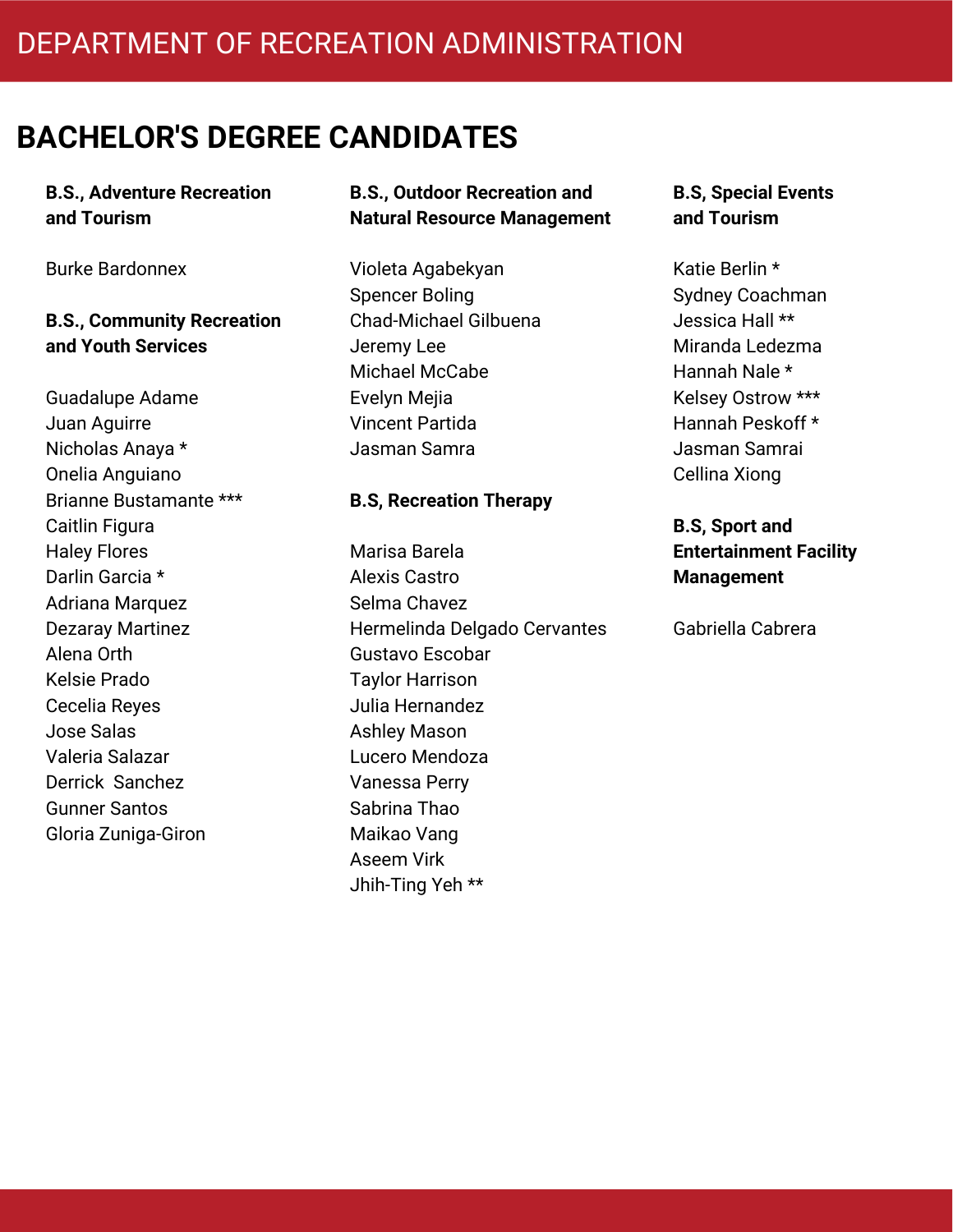#### **M.S.W., Social Work**

- Tolulope Adekunjo Auxiliadora Baltazar Efrain Barboza Vidal Bejarano Melissa Cabrera-Espinoza Angel Castanon Yasmin Contreras Chelsey Cruz Travis Durbin Andrea Fernandez Soto Magdalena Fitzgerald Elva Fuentes Barajas Nancy Garcia Arevalo Jennifer Guzman
- Paige Harris Audra Hatch Faith Hayden Ruby Jaime Kayla Jimenez Gabriela Lamendi-Chevez Eva Lorona Jazmine Lupercio Andrea Madrigal-Garcia Alexis Mendoza Arizaga Troy Ocampo Veronica Portugal Julie Reyna Angelica Rodriguez April Rosalez Mariana Sanchez
- Miriam Naomi Solis Domonique Soto Veronica Taylor Monica Tonga Marisol Turner Ta Vang Melissa Vidal Sayra Villagomez Jean Vue Annie Williams II Gabriel Yanez Ginger Yang Nengvang Yateng Nereida Zarate Diaz

### **BACHELOR'S DEGREE CANDIDATES**

#### **B.A., Social Work**

Maria Aguilar Olvera \* Noemi Alonzo Perez Jesus Altamirano Rangel Meleny Arellano-Moran Sarah Arrellano \*\*\* Laura Avalos Elizabeth Barron Navarrete \* Maria Batista Sheila Benner \*\*\* Araceli Bernal-Martinez Jocelyn Betancourt Gabriela Camarena \* Bianca Campos Suarez \*\* Ashley Cardenas \*\*\* Marlene Carranza

Liliana Castellanos Flor Castro \*\*\* Viviana Castro-Martinez Mercedes Cavazos \* Iris Ceballos Santillan Guillermo Cervantes Ali Cha \*\*\* Sharanpreet Chauhan Dyana Chavez Briana Coleman Guadalupe Corcoles Sheila Cruz Jannal Davis Jessica Echeverria Alaniz Gina Fenn Oscar Flores

Karyme Garcia \*\* Nikki Garcia \* Ruben Garcia Rossmeri Garcia Jimenez Sylvia Garcia-Jacobs \*\* Alison Garibay Jennifer Gaxiola Andres \*\* Ashley Giron-Cortez Nathalia Godinez Diana Gonzalez Murillo Morgan Goodin \* Evelyn Hernandez Bryanna Jackson Paola Jimenez Rafael Jimenez Victoria Jimenez Ortiz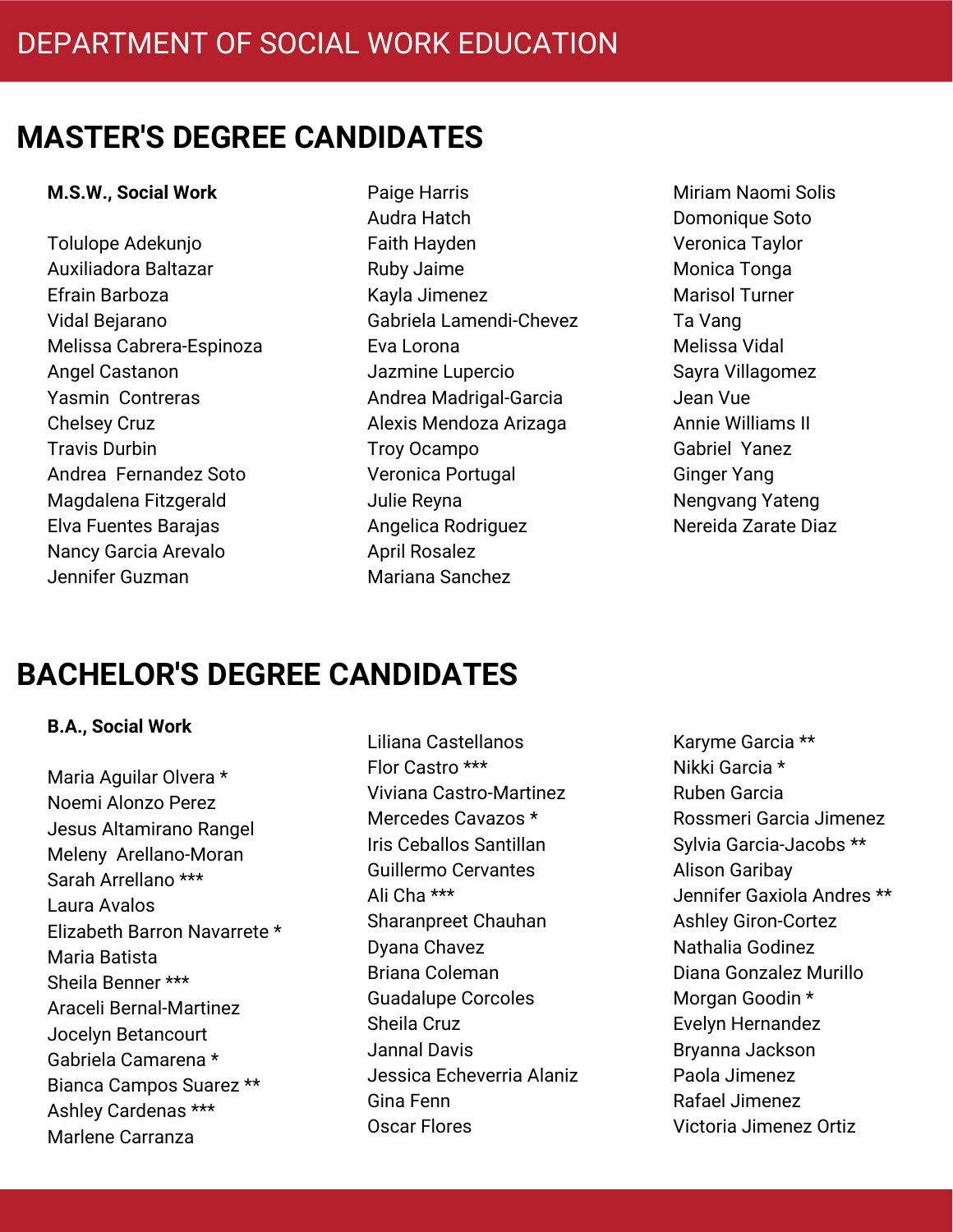#### **B.A., Social Work** *(continued***)**

Angela Kaster Mandy Keovilay \* Ruqiah Khan \*\*\* Harold King Alexxis Lee Yakelin Lemus Lemus Jazmin Leon Neli Licea-Hernandez \* Susana Lomeli \* Brianda Lopez Diana Luna Rubalcaba \*\* Alexandra Luna-Venegas Diana Magana Arreola Hannah Martin \* Vanessa Martinez Joana Mendoza \*\*\* Hannah Mitchell \*\*\* Marie Montemayor Leslie Montes Megan Mora \*\*\* Jacinda Moua Ka Lia Moua Nathashly Munoz \*\*\* Yaneli Munoz \*\* Donald Murphy \*\*\* Nana Nagata \*\*\* Karina Ortega \*\* Lavashan Owens Melynee Paniagua \*\*\* Yadira Pena Karen Perez Nomi Phonthaphone \*\* Lyrics Ray

Leandra Renderos Jasmin Robles Julie Robles Victoria Rocha Marlyn Rodriguez \*\* Bridget Rodriguez \* Yethzel Rojas \*\* Charlyne Rubalcava \*\* Claudia Ruiz Juan Salinas \* Angel Sanchez Alma Segoviano Vanessa Silva Alanis Silva Mellisa Smith Cheyenne Smith Ponciana Soito Daisy Thao Berney Thao Stephanie Va Nina Vang \* Christina Vang Belinda Vasquez Elvira Ventura Maria Villalobos Marisol Villalobos Vanessa Villarreal Talon Waite \*\*\* Lonnie Washington Kia Yang

#### **SPECIAL MAJOR**

Alejandra Carillo-Gomez Katherine Van Wagenen